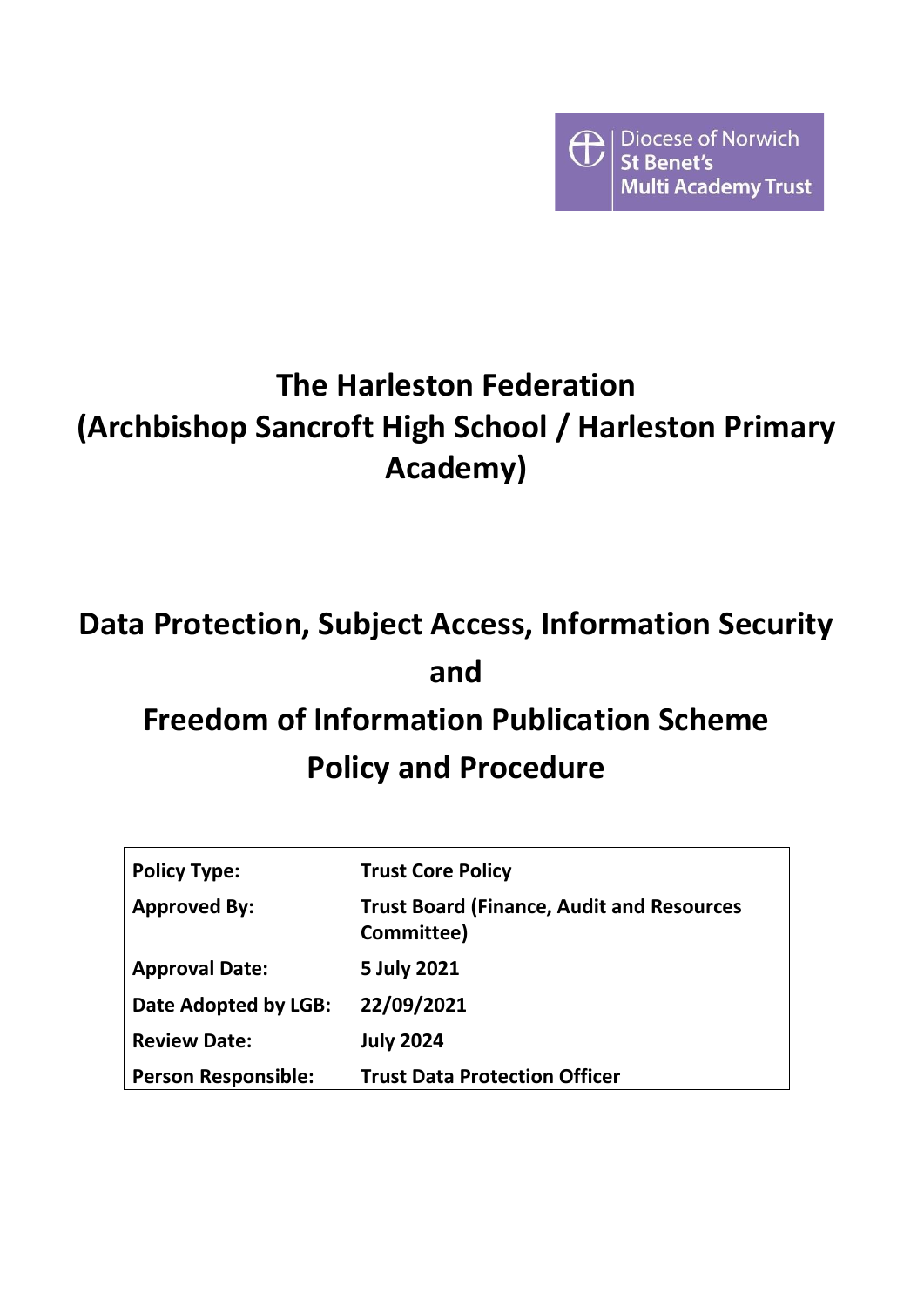# **Summary of Changes**

The model policy has been revised to reflect these changes to the statutory guidance as outlined below.

| Page           | <b>Section</b> | Amendment                                                         | Date of |
|----------------|----------------|-------------------------------------------------------------------|---------|
| Ref.           |                |                                                                   | Change  |
|                | Throughout     | Policy updated following Brexit and the adopting of the GDPR into | April   |
|                | the            | UK law as the UK GDPR                                             | 2021    |
|                | document       |                                                                   |         |
| 4              | 1.1            | Updated to include the UK GDPR legislation Jan 2021 and           | April   |
|                |                | statutory guidance including new guidance from the ICO            | 2021    |
| 4              | $\overline{4}$ | Updated to include applicable data that falls under the UK GDPR   | April   |
|                |                |                                                                   | 2021    |
| $\overline{7}$ | 5              | Updated and section added to include new guidance for the role    | April   |
|                |                | of the DPO and accountability                                     | 2021    |
| $\overline{7}$ | $6 - 7$        | Updated in line with guidance from the ICO and in line with UK    | April   |
|                |                | <b>GDPR</b> requirements                                          | 2021    |
| 9              | 8              | New section added to include reaffirmation regarding historical   | April   |
|                |                | consent under EU GDPR                                             | 2021    |
| $10-17$        | $9 - 19$       | Renumbered in line with new sections added                        | April   |
|                |                |                                                                   | 2021    |
| 11             | 9.5.2          | Updated the requirements around passwords                         | April   |
|                |                |                                                                   | 2021    |
| 18             | Appendices     | Appendix 2 updated to include online reporting                    | April   |
|                |                | Appendix 3 Privacy Notice for Parents and Guardians added         | 2021    |
|                |                | Appendix 4 Subject Access Request template added                  |         |
| $22 - 27$      | Appendices     | Appendix 2a added                                                 | April   |
|                |                |                                                                   | 2022    |
| 4              | Contents       | Page numbers updated                                              | April   |
|                |                |                                                                   | 2022    |
|                | Throughout     | Reference to E-Safety and ICT Acceptable Use Policy replaced with | April   |
|                |                | <b>Online Policy</b>                                              | 2022    |
|                | Throughout     | Central and DoNESC Team postal address and phone numbers          | May     |
|                |                | updated throughout                                                | 2022    |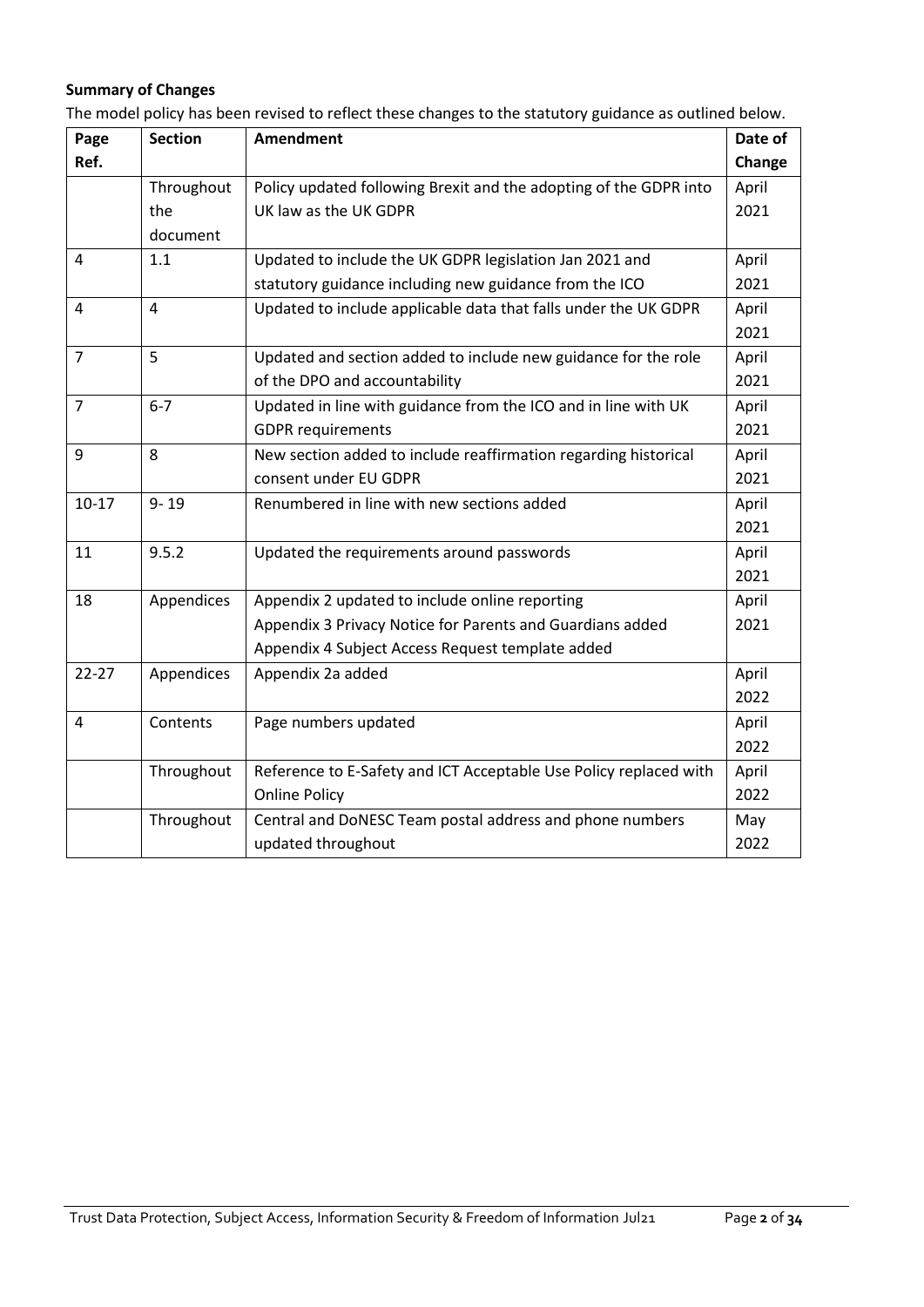#### **Roles and Accountabilities**

The Diocese of Norwich St Benet's Multi Academy Trust is accountable for all policies across its Academies. All policies, whether relating to an individual academy or the whole Trust, will be written and implemented in line with our ethos and values as articulated in our prospectus. We are committed to the provision of high quality education in the context of the Christian values of responsibility, respect and dignity where individuals are valued, aspirations are high, hope is nurtured and talents released.

A Scheme of Delegation for each academy sets out the responsibilities of the Local Governing Body and Principal / Head Teacher. The Principal / Head Teacher of each academy are responsible for the implementation of all policies of the Academy Trust.

All employees of the Trust are subject to the Trust's policies.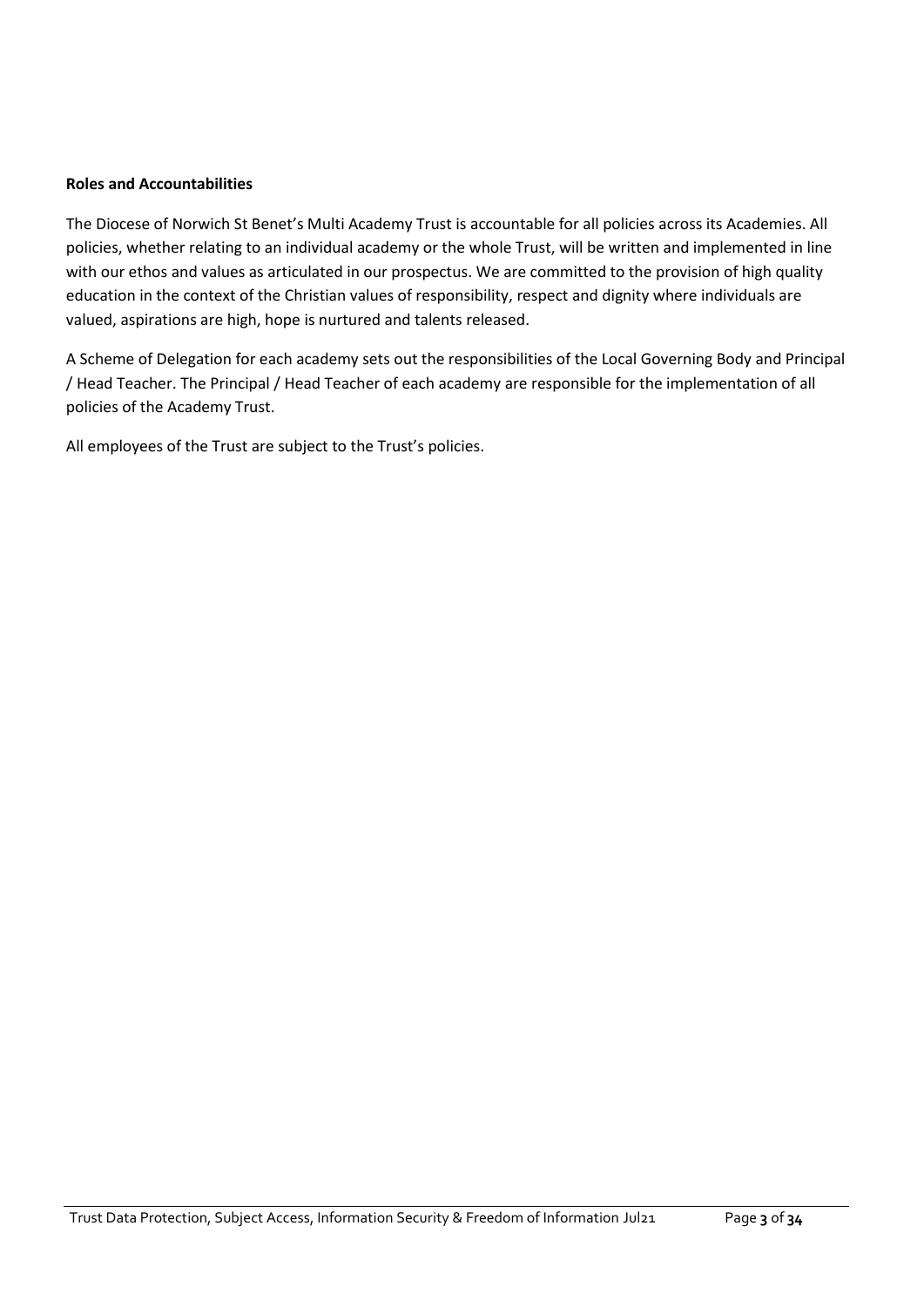# **Contents**

| 14. Websites |  |
|--------------|--|
|              |  |
|              |  |
|              |  |
|              |  |
|              |  |
|              |  |
|              |  |
|              |  |
|              |  |
|              |  |
|              |  |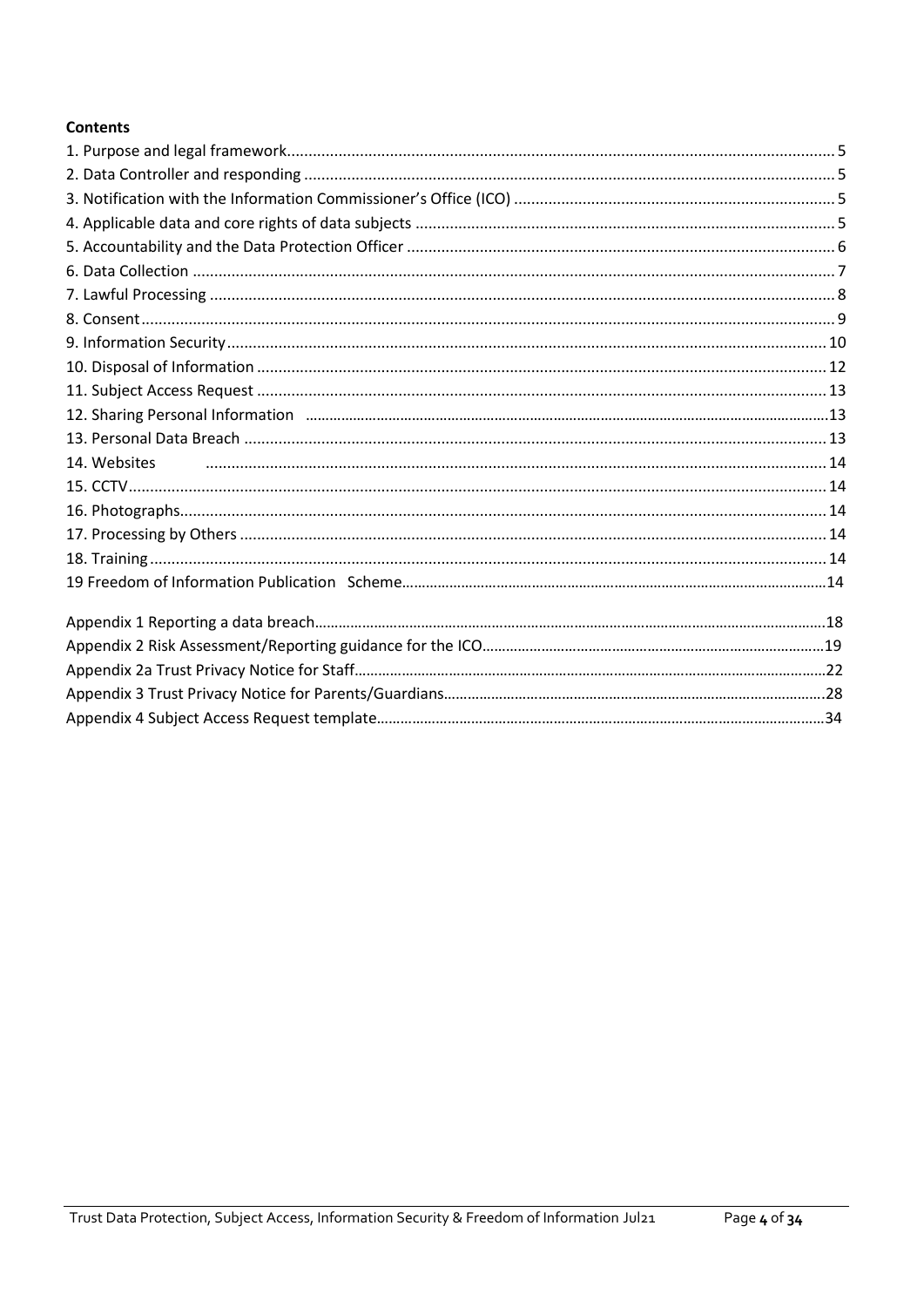# <span id="page-4-0"></span>**1. Purpose and legal framework**

- <span id="page-4-1"></span>1.1. The purpose of this policy and procedure is to ensure compliance of the Diocese of Norwich St Benet's Multi Academy Trust ("the Trust") with all its obligations and with due regard to all relevant legislation and statutory guidance. These include, but are not limited to, the following:
	- The UK General Data Protection Regulation (UK GDPR)
	- Freedom of Information Act 2000
	- The Education (Pupil Information) (England) Regulations 2005 (as amended in 2016)
	- The Freedom of Information and Data Protection (Appropriate Limit and Fees) Regulations 2004
	- School Standards and Framework Act 1998
	- Data Protection Act 2018

This policy also has regard to the following guidance.

- ICO (2021) ["Guide to the UK General Data Protection Regulation \(UK GDPR\)](https://ico.org.uk/for-organisations/guide-to-data-protection/guide-to-the-general-data-protection-regulation-gdpr/)
- DfE (2018) ["Data protection: a toolkit for schools"](https://www.gov.uk/government/publications/data-protection-toolkit-for-schools)

# **2. Data Controller and responding**

- 2.1. The Trust is the Data Controller as defined in the United Kingdom General Data Protection Regulations Jan 2021 (UK GDPR).
- 2.1.1 The individual academy is the Data Processor as defined in the UK GDPR.
- 2.2. All **Freedom of Information (FOI)** requests will be dealt with by the Trust and academies should refer any such requests to the Chief Executive Officer.
- 2.3. Any FOI request from an individual for their own personally identifiable data is treated under the GDPR as a Subject Access Request (SAR) and can be dealt with by the individual academy. Otherwise an FOI that is:
	- a. complex; and/ or
	- b. potentially contentious; and/ or
	- c. has a reputational risk; and or
	- d. has a legal risk

should be referred to the Chief Executive Officer.

- 2.4. Day-to-day personally identifiable information / data requests should be dealt with by the academies Data Processor.
- <span id="page-4-2"></span>2.5. **If in doubt, refer any information request to the Trust Data Protection Officer.**

# **3. Notification with the UK's Supervisory Authority – the Information Commissioner's Office (ICO)**

- 3.1. The Trust has notified the ICO via the appropriate template.
- 3.2. The Trust will renew the registration as required. In addition, if the Trust introduces any new purposes for processing personal information then it will notify the ICO by e-mail at notification@ico.gsi.gov.uk, requesting that the new purpose be included in the registration.

# <span id="page-4-3"></span>**4. Applicable data and core rights of data subjects**

4.1. For the purpose of this policy, 'personal data' refers to information that relates to an identifiable, living individual, including information such as an online identifier, e.g. an IP address. The UK GDPR applies to both automated personal data and to manual filing systems, where personal data is accessible according to specific criteria, as well as to chronologically ordered data and pseudonymised data, e.g. key-coded.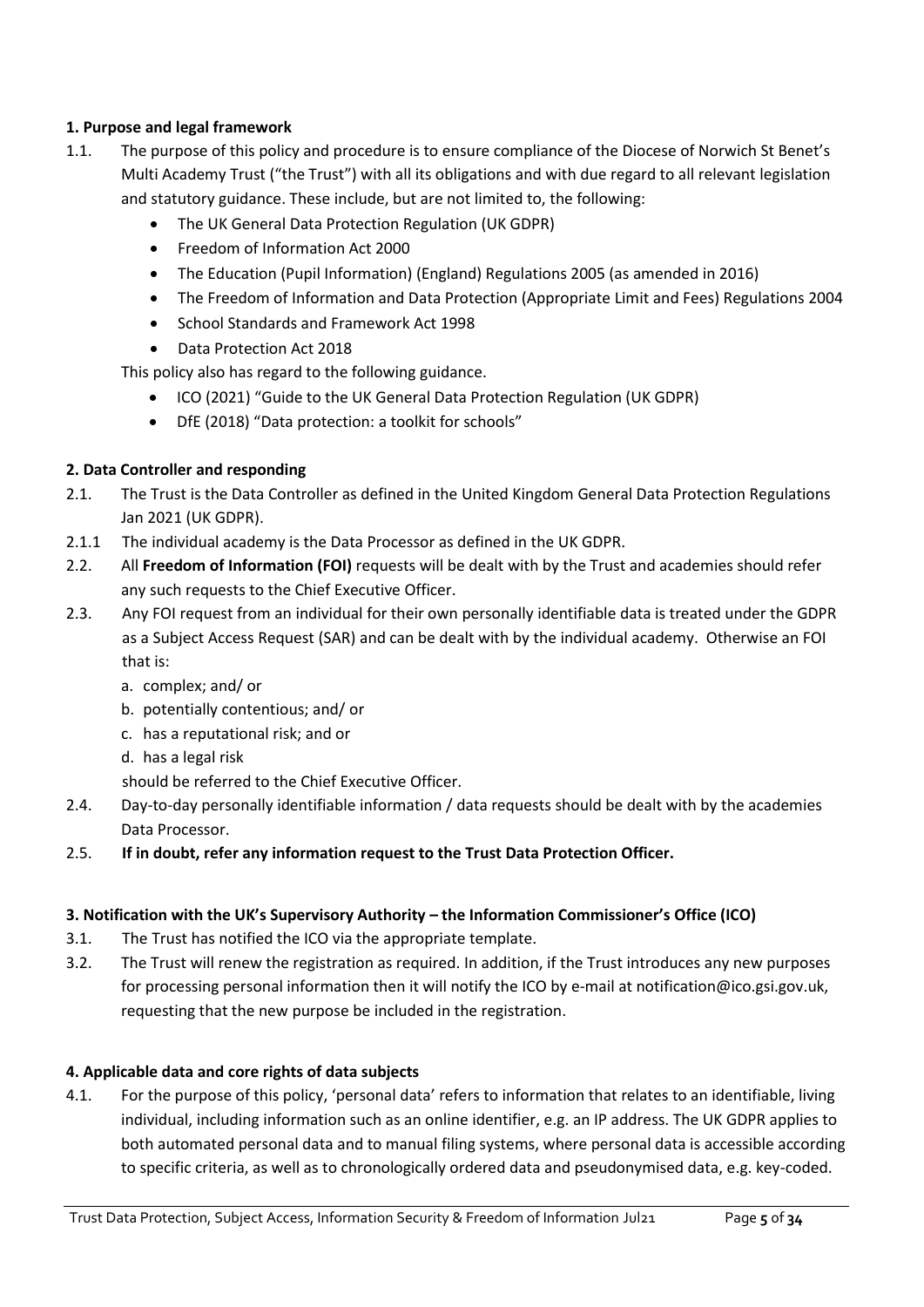- 4.2 'Sensitive personal data' is referred to in the UK GDPR as 'special categories of personal data', and is defined as:
- Genetic data.
- Biometric data.
- Data concerning health.
- Data concerning a person's sex life.
- Data concerning a person's sexual orientation.
- Personal data which reveals:
- Racial or ethnic origin.
- Political opinions.
- Religious or philosophical beliefs.
- Trade union membership.
- Principles.
- 4.3 Under the requirements outlined in the UK GDPR, personal data will be:
- Processed lawfully, fairly and in a transparent manner in relation to individuals.
- Collected for specified, explicit and legitimate purposes and not further processed in a manner that is incompatible with those purposes; further processing for archiving purposes in the public interest, scientific or historical research purposes or statistical purposes shall not be considered to be incompatible with the initial purposes.
- Adequate, relevant and limited to what is necessary in relation to the purposes for which they are processed.
- Accurate and, where necessary, kept up-to-date; every reasonable step must be taken to ensure that personal data that are inaccurate, having regard to the purposes for which they are processed, are erased or rectified without delay.
- Kept in a form which permits identification of data subjects for no longer than is necessary for the purposes for which the personal data are processed; personal data may be stored for longer periods, insofar as the personal data will be processed solely for archiving purposes in the public interest, scientific or historical research purposes or statistical purposes, subject to implementation of the appropriate technical and organisational measures required by the UK GDPR in order to safeguard the rights and freedoms of individuals.
- Processed in a manner that ensures appropriate security of the personal data, including protection against unauthorised or unlawful processing and against accidental loss, destruction or damage, using appropriate technical or organisational measures.

The UK GDPR also requires that "the controller shall be responsible for, and able to demonstrate, compliance with" the above principles. It also requires that data is processed responsibly by the Data Controller and Data Processor (defined in Section 2) under the accountability principle. Academies and central team will work together to ensure that there is a robust system in place to handle PII and document decisions taken about the processing activity.

- 4.4 The eight core rights of data subjects are summarized as follows:
	- The right to be informed
	- The right of access
	- The right to rectification
	- The right to erasure
	- The right to restrict processing
	- The right to data portability
	- The right to object
	- Rights in relation to automated decision making and profiling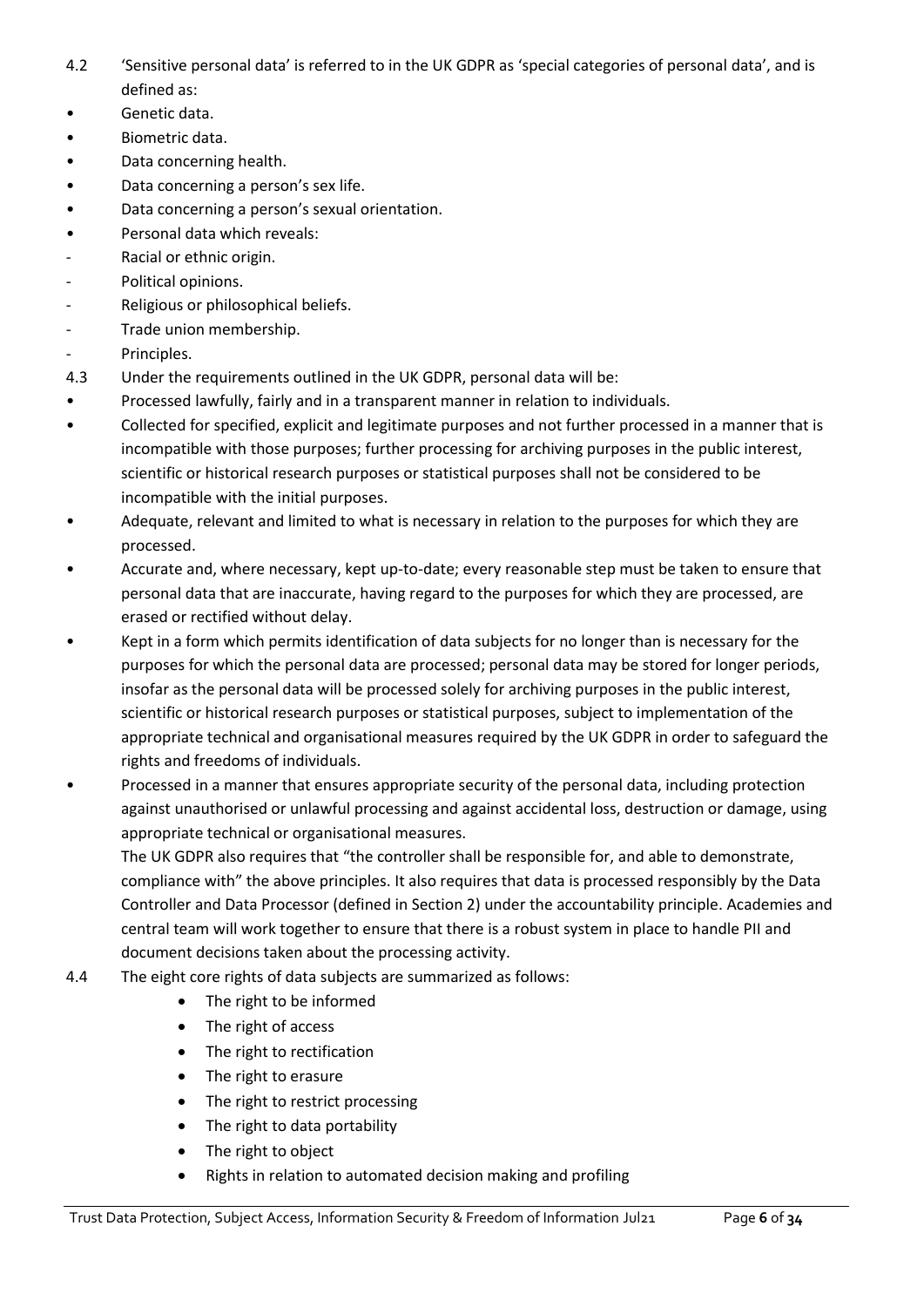# **5. Accountability and Data Protection Officer (DPO)**

- 5.1 The Trust is committed to being clear and transparent about what type of personal information we hold and how it is used. The Trust will implement appropriate technical and organisational measures to demonstrate that data is processed in line with the principles set out in the UK GDPR, and will provide comprehensive, clear and transparent privacy policies (see Appendix 3)
- 5.2 Additional internal records of the Trusts processing activities will be maintained and kept up to date held on site by individual academies. Internal records of processing activities will include the following:
- Name and details of the organisation
- Purpose(s) of the processing
- Description of the categories of individuals and personal data
- Retention schedules
- Categories of recipients of personal data
- Description of technical and organisational security measures
- Details of transfers to third countries, including documentation of the transfer mechanism safeguards in place
- 5.3 The Trust will also document other aspects of compliance with the UK GDPR and Data Protection Act where this is deemed appropriate in certain circumstances by the DPO, including the following:
- Information required for privacy notices, e.g. the lawful basis for the processing
- Records of consent
- Controller-processor contracts
- The location of personal data
- Data Protection Impact Assessment (DPIA) reports
- Records of personal data breaches
- 5.4 The Trust and individual academies will implement measures that meet the principles of data protection by design and data protection by default, such as:
- Minimising the processing of personal data.
- Pseudonymising personal data as soon as possible.
- Ensuring transparency in respect of the functions and processing of personal data.
- Allowing individuals to monitor processing.
- Continuously creating and improving security features.
- Data Protection Impact Assessments (DPIAs) will be used to identify and reduce data protection risks, where appropriate
- 5.5 A DPO will be appointed by the Trust in order to:
- Inform and advise the Trust and its employees about their obligations to comply with the UK GDPR and other data protection laws.
- Monitor the Trust's compliance with the UK GDPR and other laws, including managing internal data protection activities, advising on DPIAs, conducting internal audits, and providing the required training to staff members.
- Cooperate with the ICO and act as the first point of contact for the ICO and for individuals whose data is being processed.
- 5.6 The DPO is responsible for:
- Coordinating a proactive and preventative approach to data protection.
- Calculating and evaluating the risks associated with the Trust's data processing.
- Having regard to the nature, scope, context, and purposes of all data processing.
- Prioritising and focussing on more risky activities, e.g. where special category data is being processed.
- Promoting a culture of privacy awareness throughout the Trust and academy community.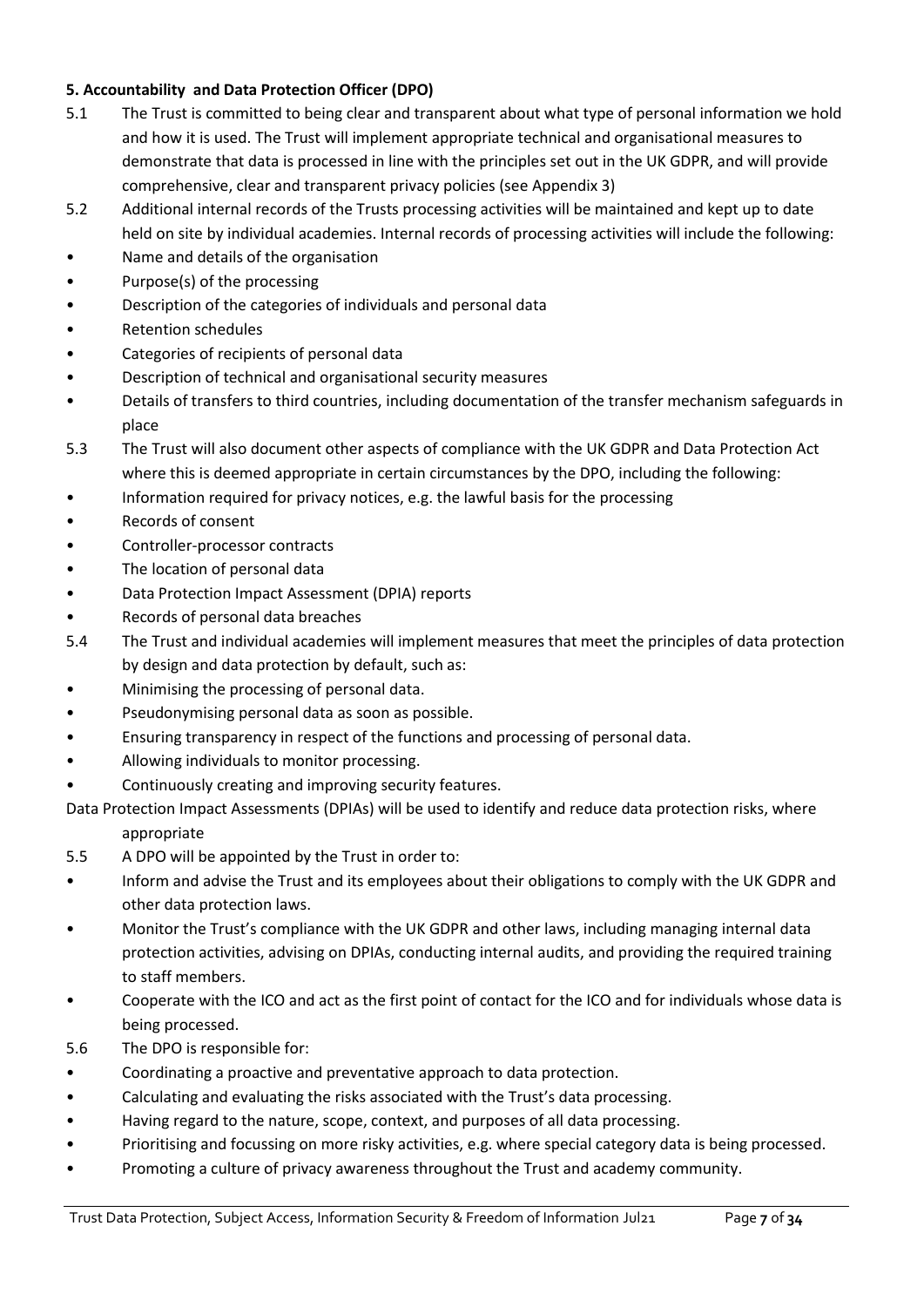The individual appointed as DPO will have professional experience and be highly knowledgeable about data protection law, particularly that in relation to academies. An existing employee will be appointed to the role of DPO provided that their duties are compatible with the duties of the DPO and do not lead to a conflict of interests.

The DPO will operate independently and will not be dismissed or penalised for performing their duties. Sufficient resources and appropriate access will be provided to the DPO to enable them to meet their UK GDPR obligations.

5.7 The DPO will report to the highest level of management at the Trust, which is the Trust Board. Staff will ensure that they involve the DPO in all data protection matters closely and in a timely manner.

# <span id="page-7-0"></span>**6. Data Collection**

6.1. The Trust is committed to being clear and transparent about what type of personal information we hold and how it is used. The Trust and academies will maintain internal records of processing activities. The Trust and individual academy will publish 'Privacy Notice for Pupils/Students and their Parents and Guardians' (Appendix 3) on both academy and Trust websites.

# 6.2. **Why do we collect information?**

- 6.2.1. The Trust collects information about our pupils and holds this personal data so that we can:
	- a. Support each pupil's learning;
	- b. Monitor and report on each pupil's progress;
	- c. Provide appropriate pastoral care and other support to each of our pupils; and
	- d. Assess how well each pupil is doing and report on that to the parents.

# 6.3. **What type of information do we collect?**

- 6.3.1. The information will include: personal data such as name and date of birth as well as contact details; educational performance assessments; attendance information; and, pastoral information. It will also include sensitive personal data such as: ethnicity; special educational needs; biometric data (fingerprint recognition – High School catering), behavioural incidents; and, medical information that will help us to support each pupil's education and wider welfare needs at the Trust. This information is collected directly from the parent/guardian or indirectly from the local authority or feeder school for example.
- 6.3.2. We will also hold personal contact information about parents and carers so that we can get hold of you routinely or in an emergency.
- 6.3.3. Where CCTV is used by the Trust this will is for security and the prevention and detection of crime.
- 6.3.4. Pupil photographs may be included as part of their personal data and this will be treated with the same level of confidentiality as all other personal data (see sections 13.2. and 15.1.).

# 6.4. **Do we share this information with anyone else?**

6.4.1. We do not share any of this data with any other organisation without your permission except where the law or governmental returns require it. We are required to provide pupil data to central government through the Department for Education (DfE) (www.education.gov.uk) and the Education Funding Agency (EFA) (www.education.gov.uk/efa). Where it is necessary to protect a child, the Trust will share data with agencies such as the Local Authority Children's Social Services and/or the Police.

# 6.5. **Can we see the personal data that you hold about our child?**

6.5.1. All pupils have a right to have a copy of all personal information held about them, with the exception of those identified in 6.5.3. A request for a copy of the personal information can be made by a parent or guardian in writing, but it should be remembered that the personal information belongs to the child (regardless of age) albeit the request may come from a parent or guardian. If we are confident that the child can understand their rights then we will respond to the child rather than a parent or guardian, taking into account that if the child is able to understand (in broad terms) what it means to make a subject access request and how to interpret the information they receive as a result of doing so. Any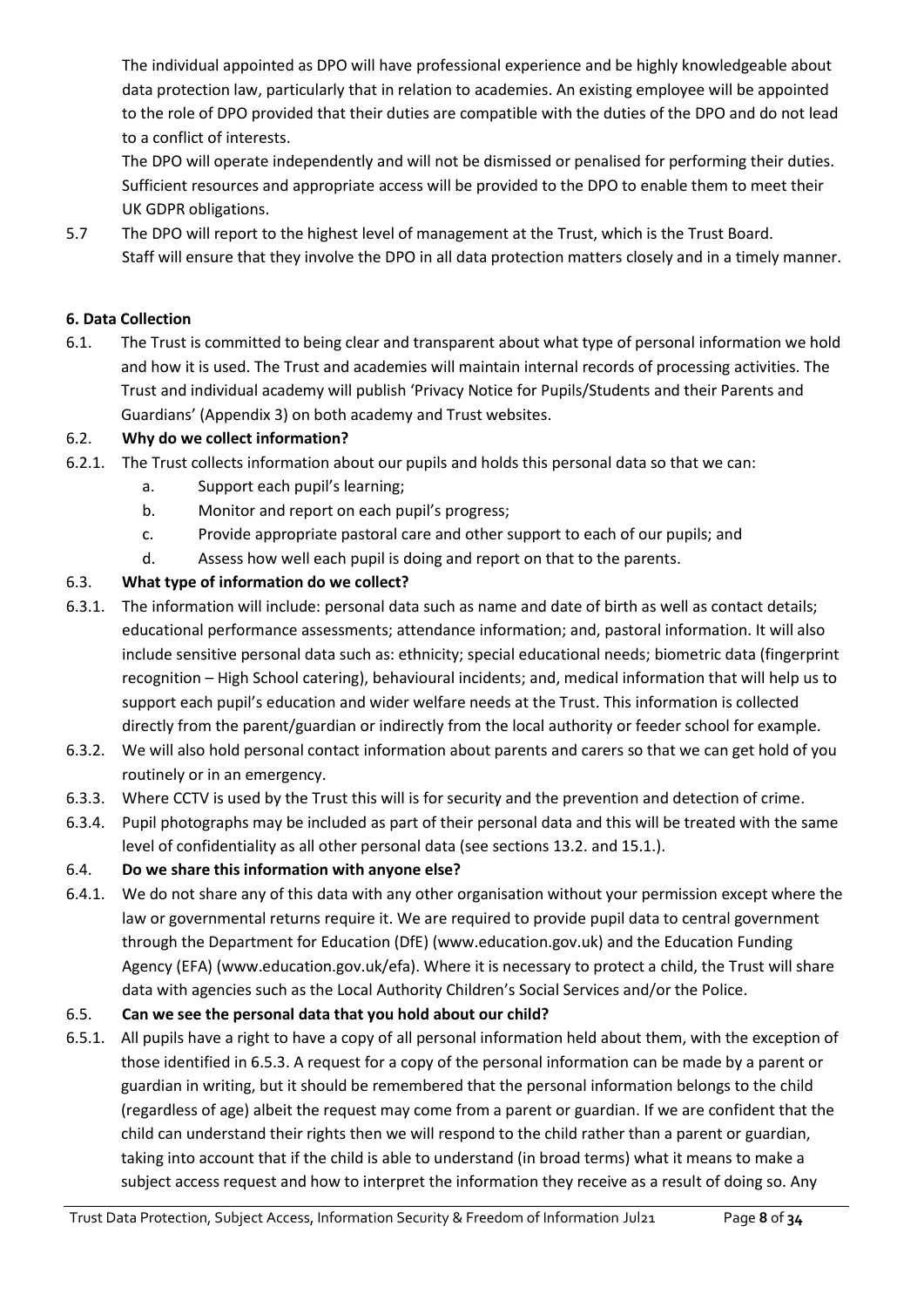fees allowable under the GDPR (referenced in this document) may be waived in the case of a request from a child. When considering borderline cases of whether to release the information to the child we will take into account, among other things:

- a. the age of the child, if aged 13 or over informed consent must be given by the young person, unless they have special needs which impact on their ability to make decisions like this:
- b. the child's level of maturity and their ability to make decisions like this;
- c. the nature of the personal data;
- d. any court orders relating to parental access or responsibility that may apply;
- e. any duty of confidence owed to the child or young person;
- f. any consequences of allowing those with parental responsibility access to the child's or young person's information. This is particularly important if there have been allegations of abuse or ill treatment;
- g. any detriment to the child or young person if individuals with parental responsibility cannot access this information; and
- h. any views the child or young person has on whether their parents should have access to information about them.
- 6.5.2. Copies of examination scripts are not available for request.
- 6.5.3. Information would be withheld if there was a child protection risk, specifically:
	- a. The information might cause serious harm to the physical or mental health of the pupil or another individual;
	- b. Where disclosure would reveal a child is at risk of abuse;
	- c. Information contained in adoption or parental order records; and
	- d. Information given to a court in proceedings under the Magistrate's Courts (Children and Young Persons) Rules 1992.
- 6.5.4. To protect each child's right of confidentiality under law the Trust reserves the right to check the identity of a person making a request for information on a child's behalf. Once any identity check has been completed and any fee due paid, the information will be collected and provided within one calendar month.
- 6.6**. Can we see our child's educational record?**
- 6.6.1. All parents can request a copy of their child's educational record (noting Section 6.5). A request must be made in writing to the Trust. The Educational Record includes curriculum, assessment, pastoral and behavioural information that is stored by the Trust. Only information that has come from a teacher or employee of the Trust or an educational professional contracted by the Trust can be considered to form part of the educational record.
- 6.6.2. If you want a printed copy of the educational record the Trust will respond to the request within one calendar month.

# **7.Lawful Processing**

- 7.1 The legal basis for processing data will be identified and documented prior to data being processed. Under the UK GDPR, data will be lawfully processed under the following conditions:
- The consent of the data subject has been obtained
- Processing is necessary for a contract held with the individual, or because they have asked the school to take specific steps before entering into a contract
- Processing is necessary for compliance with a legal obligation (not including contractual obligations)
- Processing is necessary for the performance of a task carried out in the public interest or in the exercise of official authority vested in the controller
- Processing is necessary for protecting vital interests of a data subject or another person, i.e. to protect someone's life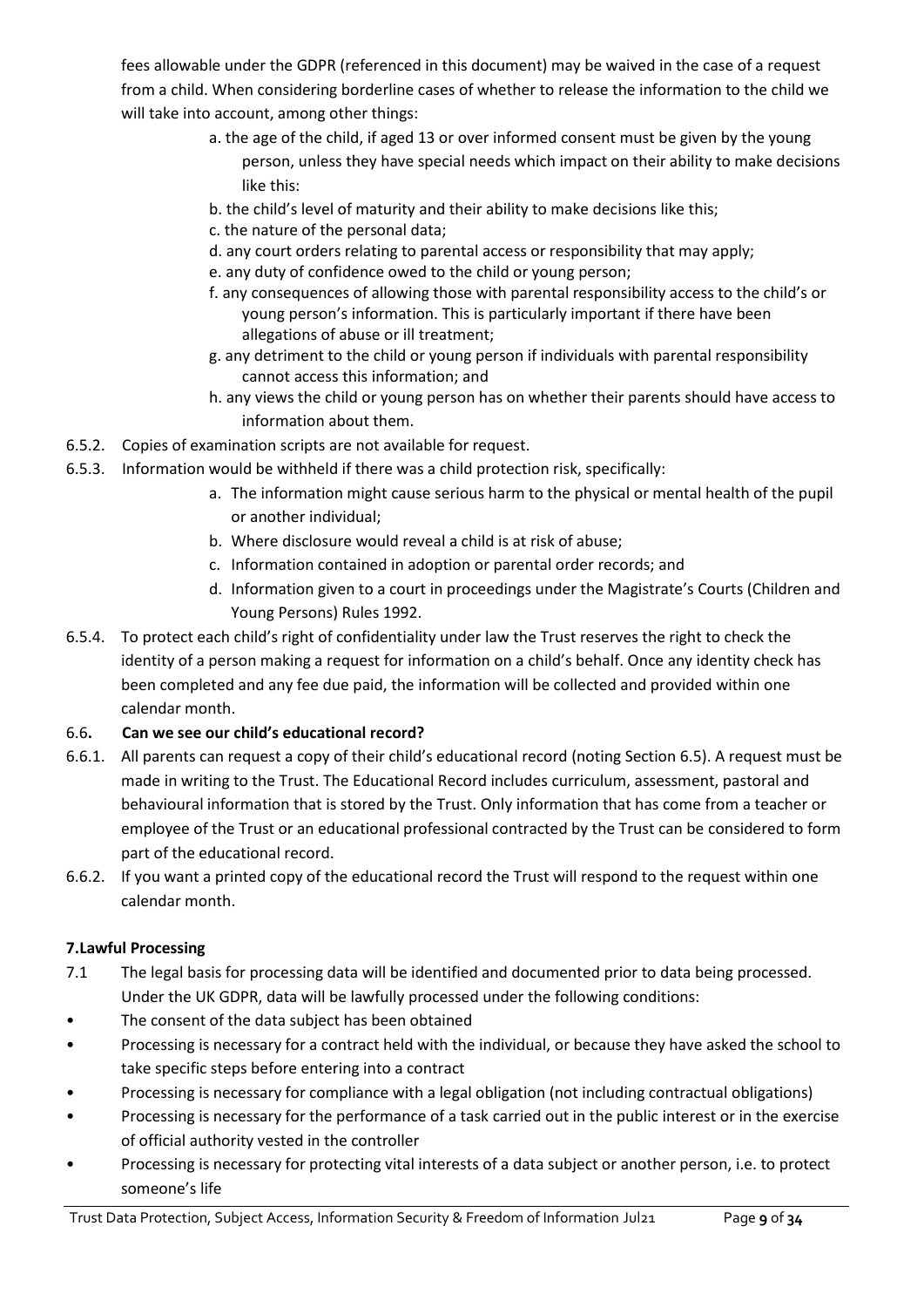- Processing is necessary for the purposes of legitimate interests pursued by the controller or a third party, except where such interests are overridden by the interests, rights or freedoms of the data subject – this condition is not available to processing undertaken by the school in the performance of its tasks
- 7.2 The Trust will only process personal data without consent where any of the above purposes cannot reasonably be achieved by other, less intrusive means or by processing less data.
- 7.3 Sensitive data will only be processed under the following conditions:
- Explicit consent of the data subject
- Processing carried out by a not-for-profit body with a political, philosophical, religious or trade union aim provided the processing relates only to members or former members (or those who have regular contact with it in connection with those purposes) and provided there is no disclosure to a third party without consent
- Processing relates to personal data manifestly made public by the data subject
- Processing is necessary for:
- Carrying out obligations under employment, social security or social protection law, or a collective agreement
- Protecting the vital interests of a data subject or another individual where the data subject is physically or legally incapable of giving consent
- The establishment, exercise or defence of legal claims or where courts are acting in their judicial capacity
- Reasons of substantial public interest with a basis in law which is proportionate to the aim pursued and which contains appropriate safeguards
- The purposes of preventative or occupational medicine, for assessing the working capacity of the employee, medical diagnosis, the provision of health or social care or treatment or management of health or social care systems and services with a basis in law
- Reasons of public interest in the area of public health, such as protecting against serious cross-border threats to health or ensuring high standards of healthcare and of medicinal products or medical devices
- Archiving purposes in the public interest, or scientific and historical research purposes or statistical purposes in accordance with a basis in law

Where the Trust relies on:

- 'Performance of contract' to process a child's data, the academy considers the child's competence to understand what they are agreeing to, and to enter into a contract.
- 'Legitimate interests' to process a child's data, the academy takes responsibility for identifying the risks and consequences of the processing, and puts age-appropriate safeguards in place.
- Consent to process a child's data, the academy ensures that the requirements outlined in section 6 are met, and the academy does not exploit any imbalance of power in the relationship between the school and the child.

# **8.Consent**

Consent must be a positive indication expressly confirmed in words. It cannot be inferred from silence, inactivity, a positive action without words or pre-ticked boxes. Consent will only be accepted where it is freely given, specific, informed and an unambiguous indication of the individual's wishes. Consent can be withdrawn by the individual at any time.

8.1 Where consent is given, a record will be kept documenting how and when consent was given, and what the data subject was told.

The Trust ensures that consent mechanisms meet the standards of the UK GDPR. Where the standard of consent cannot be met, an alternative legal basis for processing the data must be found, or the processing must cease. Consent accepted under the DPA will be reviewed to ensure it meets the standards of the UK GDPR; however, acceptable consent obtained under the DPA will not be reobtained.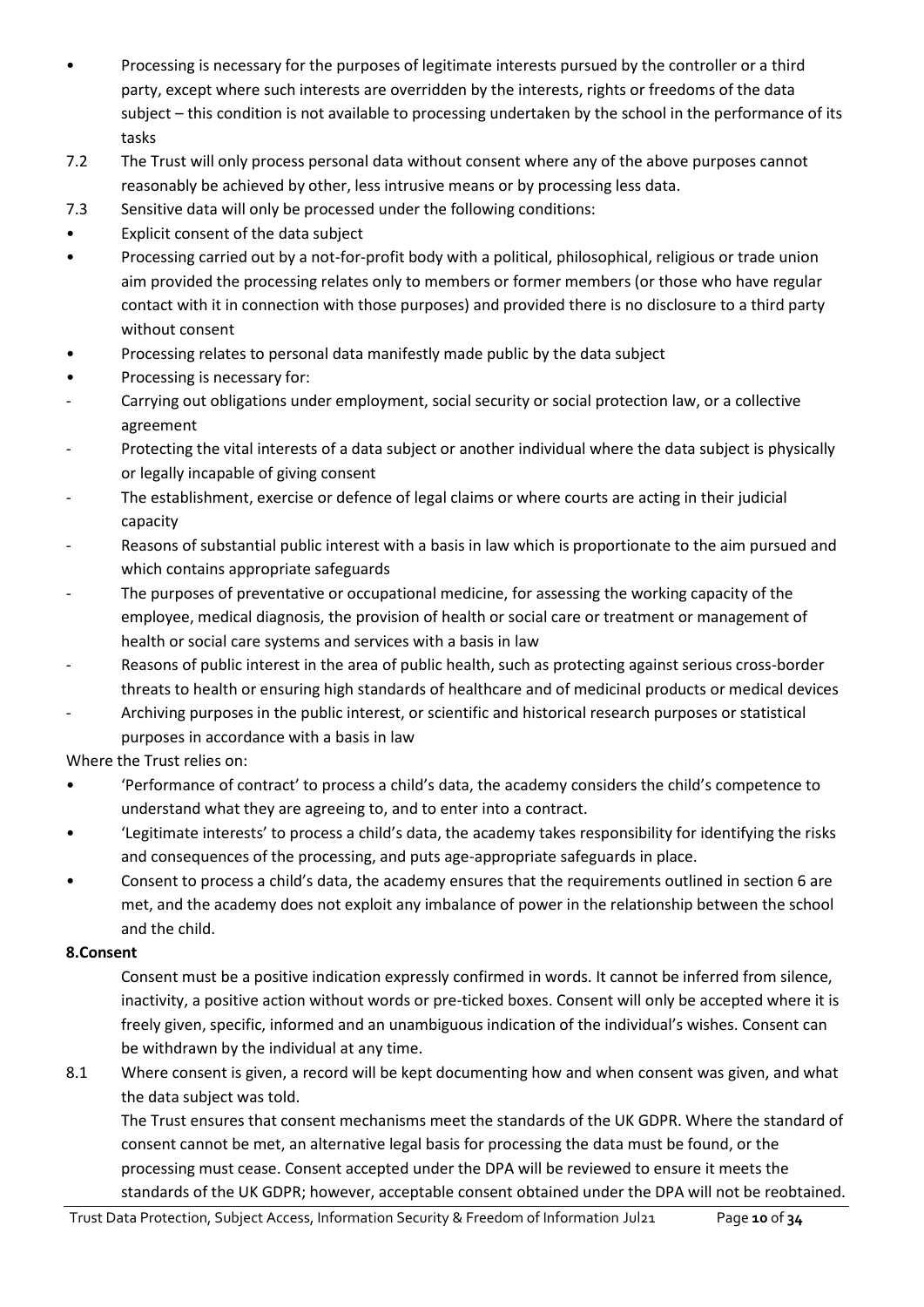8.2 Where the academy opts to provide an online service directly to a child, the child is aged 13 or over, and the consent meets the requirements outlined above, the academy obtains consent directly from that child; otherwise, consent is obtained from whoever holds parental responsibility for the child, except where the processing is related to preventative or counselling services offered directly to children. In all other instances with regards to obtaining consent, an appropriate age of consent is considered by the school on a case-by-case basis, taking into account the requirements outlined above.

# <span id="page-10-0"></span>**9. Information Security**

# 9.1. Objective

- 9.1.1 The information security objective is to ensure that the Trust's information is protected against identified risks so that it may continue to deliver its services and obligations to the community. It seeks to ensure that any security incidents have a minimal effect on its business and academic operations.
- 9.2. Responsibilities
- 9.2.1. The Headteacher/Principal of the local academy has direct responsibility for maintaining the enforcing of this policy/procedure and for ensuring that the staff of the local academy adheres to it.
- 9.3. General Security
- 9.3.1. It is important that unauthorised people are not permitted access to Trust information and that we protect against theft of both equipment and information. This means that we must pay attention to protecting our buildings against unauthorised access. Staff must:
	- a. Not reveal pin numbers or building entry codes to people that you do not know or who cannot prove themselves to be employees;
	- b. Beware of people tailgating you into the building or through a security door;
	- c. If you don't know who someone is and they are not wearing some form of identification, ask them why they are in the building;
	- d. Not position screens on reception desks where members of the public could see them;
	- e. Lock secure areas when you are not in the office;
	- f. Not let anyone remove equipment or records unless you are certain who they are;
	- g. Ensure visitors and contractors in Trust buildings always sign in a visitor's book.
- 9.4. Security of Paper Records

8.4.1. Paper documents should always be filed with care in the correct files and placed in the correct place in the storage facility.

- 9.4.2. Records that contain personal data, particularly if the information is sensitive should be locked away when not in use and should not be left open or on desks overnight or when you are not in the office. Additionally, staff must:
	- a. Always keep track of files and who has them;
	- b. Not leave files out where others may find them;
	- c. Not, where a file contains confidential or sensitive information, give it to someone else to look after.
- 9.5. Security of Electronic Data
- 9.5.1. Most of our data and information is collected, processed, stored, analysed and reported electronically. It is essential that our systems, hardware, software and data files are kept secure from damage and unauthorised access. Staff must:
	- a. Prevent access to unauthorised people and to those who don't know how to use an item of software properly as it could result in loss of information and a breach of data leading to a subsequent fine for both academy and Trust;
	- b. Keep suppliers CDs/USB storage devices containing software safe and locked away and always label them so you do not lose them in case they need to be re-loaded;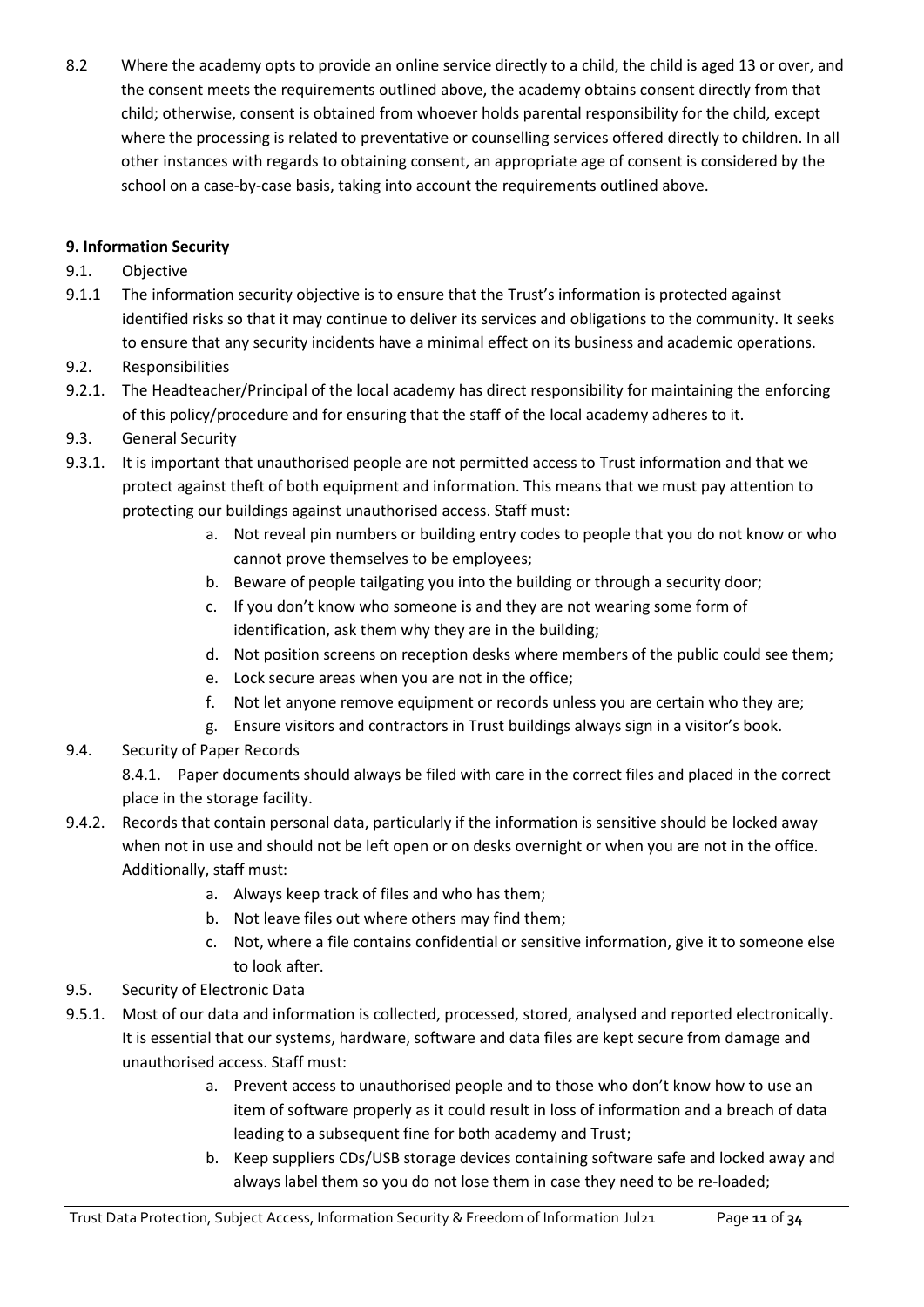- c. Ensure that when we buy a license for software, it usually only covers a certain number of machines. Note: Make sure that you do not exceed this number as you will be breaking the terms of the contract.
- 9.5.2 Passwords are a critical element of electronic information security. All staff must manage their passwords in a responsible fashion and should not:
	- a. Write it down and keep it in an easily accessible place;
	- b. Give anyone your password;
	- All staff must ensure that:
		- c. The password should be at least 8 characters including upper and lower case;
		- d. The essential rules are that your password is something that you can remember but not anything obvious or predictable(e.g. "password") or anything that people could guess easily (e.g. your name);
		- e. The password Include numbers as well as letters in the password;
		- f. They take care that no-one can see you type in your password;
		- g. They change the password regularly and use multi factor authentication to further strengthen security as part of the security factor offered by their ICT provider. Also you must change the password if you think that someone may know what it is.
- 9.5.3. You can be held responsible for any malicious acts by anyone to whom you have given your password.
- 9.5.4. Many database systems, particularly those containing personal data should only allow a level of access appropriate to each staff member. The level may change over time.
- 9.6. Use of E-Mail and Internet
- 9.6.1. The use of the Trust's e-mail system and wider Internet use is for the professional work of the Trust. Reasonable personal use of the system in a member of staff's own time is permitted but professional standards of conduct and compliance with the Trust's wider policies are a requirement whenever the email or Internet system is being used. The Trust uses a filtered and monitored broadband service to protect our pupils. Deliberate attempts to access websites that contain unlawful, pornographic, offensive or gambling content are strictly prohibited. Staff discovering such sites on the system must report this to their line manager immediately. The Headteacher/Principal will ensure that the sites are reported to the broadband provider for filtering.
- 9.6.2. To avoid a computer virus arriving over the Internet, do not open any flashing boxes or visit personal websites.
- 9.6.3. Filter and save important e-mails straight away.
- 9.6.4. Unimportant e-mails should be deleted straight away for example spam or unwanted subscription emails.
- 9.6.5. Do not send information by e-mail which breaches the General Data Protection Regulations. Check before sending that if the email contains personally identifiable information that the information is being processed lawfully, complies with the Privacy Notice (See Appendix 3) and if in doubt contact the Trust Data Protection Officer. Do not write anything in an e-mail which could be considered inaccurate or offensive, and cannot be substantiated.
- 9.7. Electronic Hardware
- 9.7.1. All hardware over the minimum threshold (see Finance Policy) held within Trust should be included on the asset register;
- 9.7.2. When an item is replaced the register should be updated with the new equipment.
- 9.7.3. Do not let anyone remove equipment unless you are sure that they are authorised to do so.
- 9.7.4. In non-secure areas, consider using clamps or other security devices to secure laptops and other portable equipment to desktops.
- 9.8. Homeworking Guidance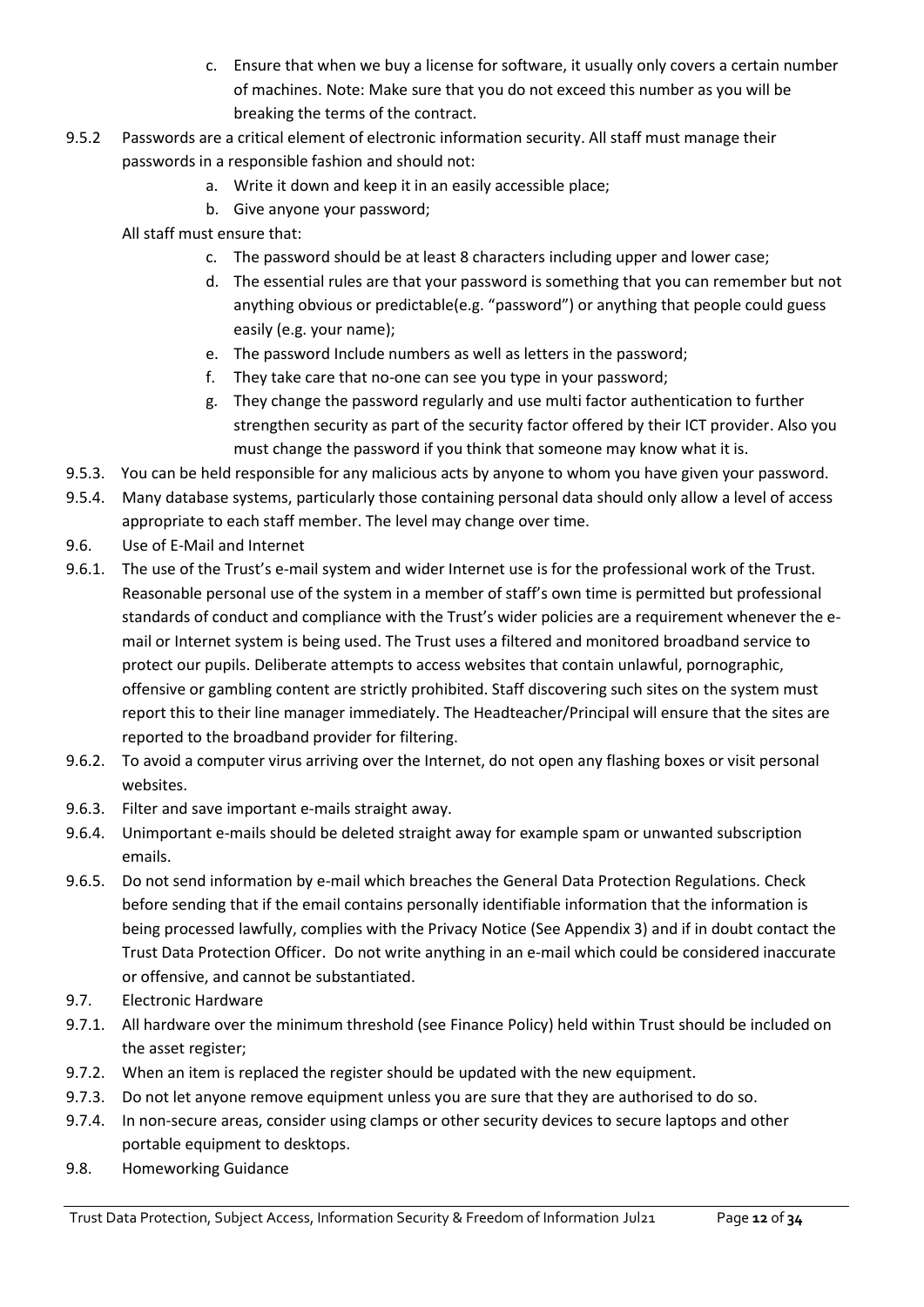- 9.8.1. If staff work outside of the Trust or at home, all of the principles contained in this policy/procedure still apply. However, working outside of the Trust presents increased risks for securing information. The following additional requirements apply:
	- a. Do not access confidential information when you are in a public place, such as a train, where you may be overlooked;
	- b. Do not have conversations about personal or confidential information on your mobile when in a public place. Ensure that, if urgent, you have your conversation in a separate room or away from other people;
- 9.8.2. If you use a laptop or tablet or smart phone:
	- a. Ensure that it is locked and password protected to prevent unauthorised access;
	- b. Make sure that you don't leave your device anywhere it could be stolen. Keep it with you at all times and secure it when you are in the Trust. Any loss of data must be immediately reported to the Trust Data Protection Officer as confirmed breaches of data have to be reported to the ICO within **72 hours** and this timeframe is not 3 working days but will include the weekend.
	- c. Data held must be encrypted (either the laptop or external storage see 9.8.3)
- 9.8.3. Any portable device or memory stick that contains personal data must be encrypted. Personal data may not be taken off the Trust's site or put onto a portable device without the express permission of the Headteacher/Principal. Taking personal data off-site on a device or media that is not encrypted could be a disciplinary matter
- 9.8.4. When working on confidential documents at home do not leave them lying around where others may see them; dispose of documents using a shredder.
- 9.8.5. If you are using your own computer, ensure that others cannot access documents. It is **recommended** that you access the documents on an encrypted device (rather than transferring them onto your computer). If you do need to transfer documents onto your computer, when you have completed working on them transfer them back to the Trust's system or encrypted storage device and delete them from your computer (including emptying the 'recycle bin'). It is forbidden to use a computer owned by you, other than for short periods specified above, to hold personal data about pupils or staff of the Trust.
- 9.9. Audit of Data Access
- 9.9.1. Where possible our software specifications will include the function to audit access to confidential data and attribute access, including breaches of security, to specific users.
- 9.10. Data Backup
- 9.10.1. The Trust has reviewed its procedures for ensuring that all critical and personal data is backed-up to secure online (off physical site) storage.
- <span id="page-12-0"></span>9.10.2. Data backup should routinely be managed on a rolling daily process to secure off-site areas.

# **10. Disposal of Information**

- 10.1. Paper records should be disposed of with care. If papers contain confidential or sensitive information shred them before disposing of them. Particular care must be taken when selecting papers to be placed in a recycling bin.
- 10.2. Computers and hardware to be disposed of must be completely 'wiped'/'cleaned' before disposal. It is not enough just to delete all the files.
- 10.3. It cannot be assumed that simply deleting a file will prevent it being recovered from electronic media. Electronic memory containing personal information or sensitive personal information must be electronically scrubbed or physically destroyed.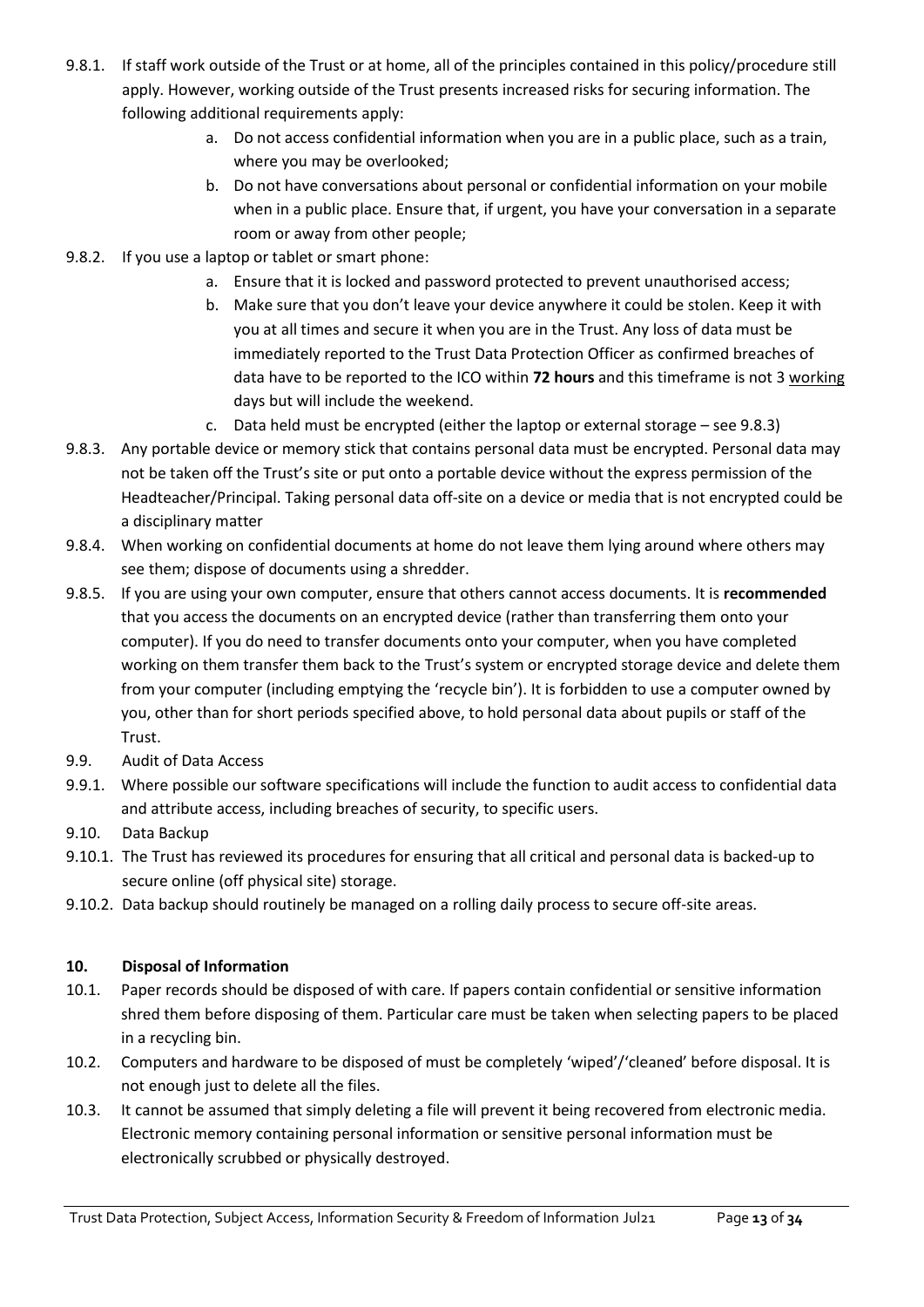10.4. Where a third-party contractor holds personal information on behalf of the Trust (e.g. payroll provider), the Trust will agree and document an appropriate allocation of information security roles and responsibilities to ensure the contractor fulfils their obligations as Data Processor under the UK GDPR.

# <span id="page-13-0"></span>**11. Subject Access Requests**

- 11.1. Requests from parents or pupils for access to personal data or educational records will be dealt with as described in Section 6 and using the Trust SAR template (Appendix 4)
- 11.2. Trust staff may have access to their personal data within one calendar month of a request and at no charge.
- 11.3. The Trust will maintain a documented record of all requests for personal information with details of who dealt with the request, what information was provided and when, and any outcomes. The record will be used if there is a subsequent complaint in relation to the request.

# <span id="page-13-1"></span>**12. Sharing Personal Information**

- 12.1. The Trust only shares personal information with other organisations where there is a legal requirement to do so or the organisation has been contracted by the Trust to carry out a function of the Trust.
- 12.2. The Trust is required, for example, to share information with the Department for Education and the Education Funding Agency. Under certain circumstances, such as child protection, we may also be required to share information with Children's Social Services or the Police.
- 12.3. Because our pupils are of school age, their own right to access their own personal information held by the Trust will be typically, but not always, exercised through their parents or guardians (see Section 6) unless they have reached the age of 13 years.
- 12.4. The Headteacher/Principal will be responsible for authorising the sharing of data with another organisation. The principle in authorising the sharing of data will take account of:
- 12.4.1. Whether it is lawful to share it (following guidance from the Trust Data Protection Officer);
- 12.4.2. Whether there is adequate security in place to protect the information while it is being transferred and then held by the other organisation;
- 12.4.3. Include in the Privacy Notice a simple explanation of who the information is being shared with and why.
- 12.5. Considerations regarding the method of transferring data should include:
- 12.5.1. If personal data is sent by e-mail then security will be threatened. You may need to check that the recipient's arrangements are secure enough before sending the message. The data may also need to be password protected and the password sent separately. You should also check that it is going to the correct e-mail address.
- 12.5.2. Circular e-mails sent to parents should be sent bcc (blind carbon copy) so that the e-mail addresses are not disclosed to everyone.
- 12.5.3. Similar considerations apply to the use of fax machines. Ensure that the recipient will be present to collect a fax when it is sent and that it will not be left unattended on their equipment.
- 12.5.4. If confidential personal data is provided by paper copy it is equally important to ensure that it reaches the intended recipient.

# **13 Personal Data Breach**

- 13.1 A personal data breach refers to a protection breach that results in the loss, destruction, alteration, unauthorised disclosure, or access to, personal data. In many cases reporting of a data breach is mandatory.
- 13.2 If a breach of personal data occurs or is suspected to have occurred, academies must report this immediately via the Trust website – staff secure area. This will automatically be routed to the DPO for review. (See Appendix 1 for Internal Breach Reporting Procedures ) A risk assessment template (see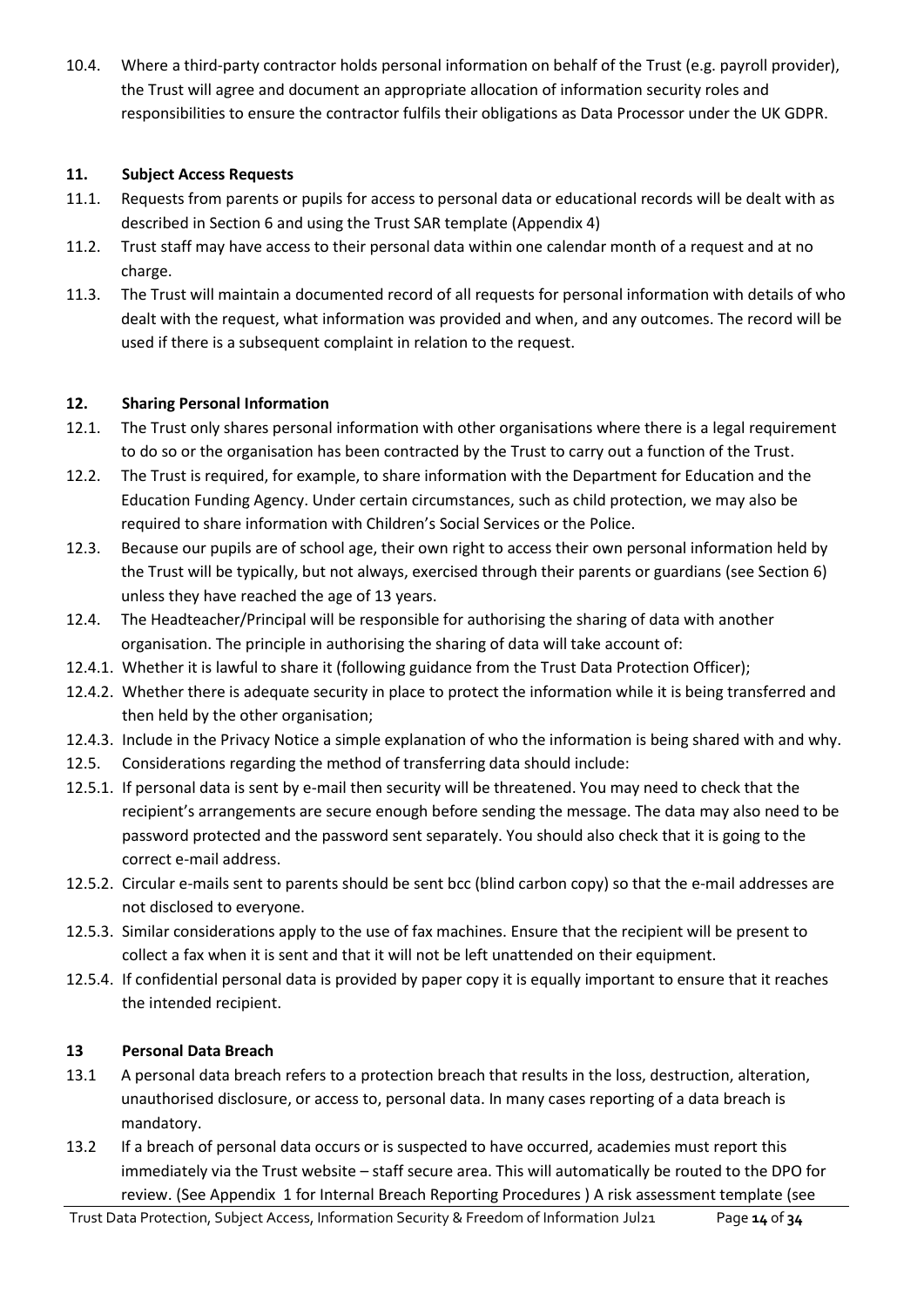Appendix 2) will be completed by the Data Protection Officer and returned to the academy with further advice and guidance and/or confirmation of reporting to the Information Commissioners Officer by the individual academy/Trust Data Protection Officer.

NB The Trust has up to **72 hours** from the time it has established a breach has occurred, to report the breach to the Information Commissioners Office (SA)

# <span id="page-14-0"></span>**14. Websites**

- 14.1. The Trust website will be used to provide important information for parents and pupils including our Privacy Notice and our Freedom of Information publication scheme.
- 14.2. Where personal information, including images, are placed on the website the following principles apply:
- 14.2.1. We will not disclose personal information (including photos) on a website without the consent of the pupil, parent, and member of staff or Governor as appropriate (see sections 8 and 16.1.);
- 14.2.2. Comply with regulations regarding cookies and consent for their use;
- <span id="page-14-1"></span>14.2.3. Our website design specifications will take account of the principles of data protection regulations.

# **15. CCTV**

15.1. The Trust uses CCTV and this has been notified to the Information Commissioners Office along with the purpose of capturing images using CCTV. The Trust appreciates that images captured on CCTV constitute personal information under the GDPR.

#### <span id="page-14-2"></span>**16. Photographs**

- 16.1. The academy will comply with the UK GDPR and request parents' / guardians' / staff permission before taking images of pupils or members of the Trust. Subsequently, **if permission has been granted**, the Trust may use photographic images of pupils in publicly available media such as websites, newsletters or the academy prospectus. Also see sections 8. and 14.2.
- 16.2. Images recorded by parents using their own personal equipment of their child in a school play or activity for their own family use are not covered by data protection legislation.
- 16.3. To respect everyone's privacy, and in some cases protection, images should not be published / made publicly available on social networking sites, nor should parents / carers comment on any activities involving other pupils in the digital / video images (see Online Policy on our website).
- <span id="page-14-3"></span>16.4. All other uses by the Trust of photographic images are subject to current data protection regulations.

# **17. Processing by Others**

<span id="page-14-4"></span>17.1. The Trust remains responsible for the protection of data that is processed by another organisation on its behalf. As part of a contract of engagement other organisations that process data on behalf of the Trust will agree and document an appropriate allocation of information security roles and responsibilities to ensure the contractor fulfils their obligations as Data Processor under the GDPR.

#### **18. Training**

18.1. The Headteacher/Principal will ensure that all staff are adequately trained to understand their responsibilities in relation to this policy and procedures.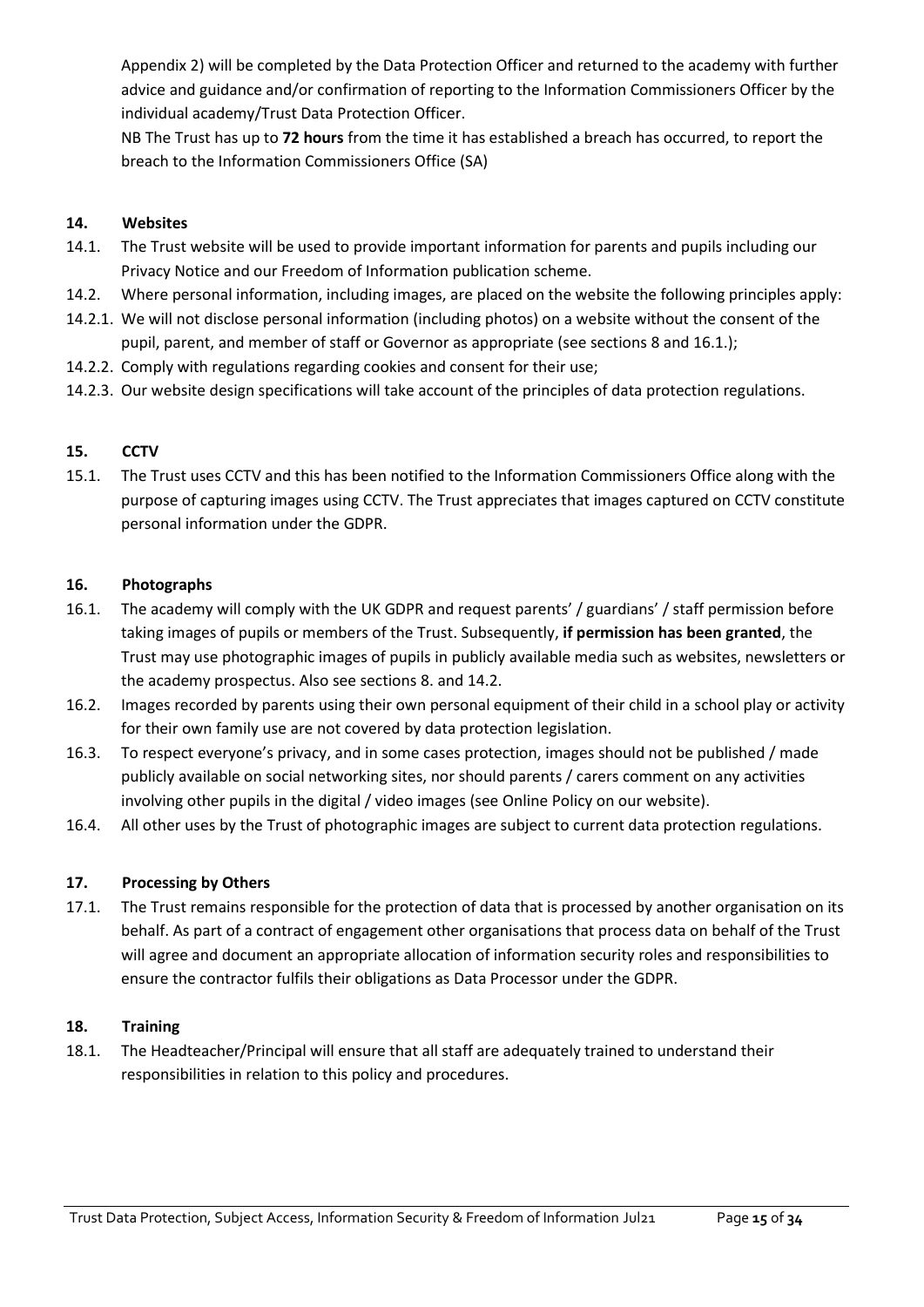#### <span id="page-15-0"></span>**19. Freedom of Information Publication Scheme**

19.1. In line with the Freedom of Information Act the Trust will provide its Approved Publication Scheme on its website. Valid written requests under the Freedom of Information Act will normally be responded to within 40 calendar days, although we will endeavour to respond quicker.

*Information to be published How the information can be obtained Cost* 

#### **Class 1 – Who we are and what we do**

| Who's who in the school                                                      | School Prospectus / Website      | Free |
|------------------------------------------------------------------------------|----------------------------------|------|
| Who's who on the governing body and<br>the basis of their appointment        | School Prospectus / Website      | Free |
| <b>Scheme of Delegation</b>                                                  | Request via Head Office          | Free |
| Contact details for the Head teacher -<br>telephone number and email address | School Prospectus / Website      | Free |
| School prospectus                                                            | School Office / e-mail / Website | Free |
| Staffing structure                                                           | Website                          | Free |

#### **Class 2– What we spend and how we spend it**

*(Financial information relating to projected and actual income and expenditure, procurement, contracts and financial audit)*

| Annual accounts                      | <b>Trust Website</b> | Free |
|--------------------------------------|----------------------|------|
| Value for Money statement            | <b>Trust Website</b> | Free |
| Pay policy                           | <b>Trust Website</b> | Free |
| Governor / trustee allowances policy | <b>Trust Website</b> | Free |
| Finance policy                       | <b>Trust Website</b> | Free |

#### **Class 3 – What our priorities are and how we are doing**

| (Strategies and plans, performance indicators, audits, inspections and reviews) |         |      |
|---------------------------------------------------------------------------------|---------|------|
| The latest full Ofsted reports                                                  | Website | Free |
| Monitoring and evaluation of T&L                                                | Website | Free |
| School profile Government supplied                                              | Website | Free |
| performance data                                                                |         |      |

#### **Class 4 – How we make decisions**

| (Decision making processes and records of decisions) Current and previous three years as a minimum |      |
|----------------------------------------------------------------------------------------------------|------|
| <b>Trust and Academy Website</b>                                                                   | Free |
|                                                                                                    |      |
| Website                                                                                            | Free |
|                                                                                                    |      |
|                                                                                                    |      |
|                                                                                                    |      |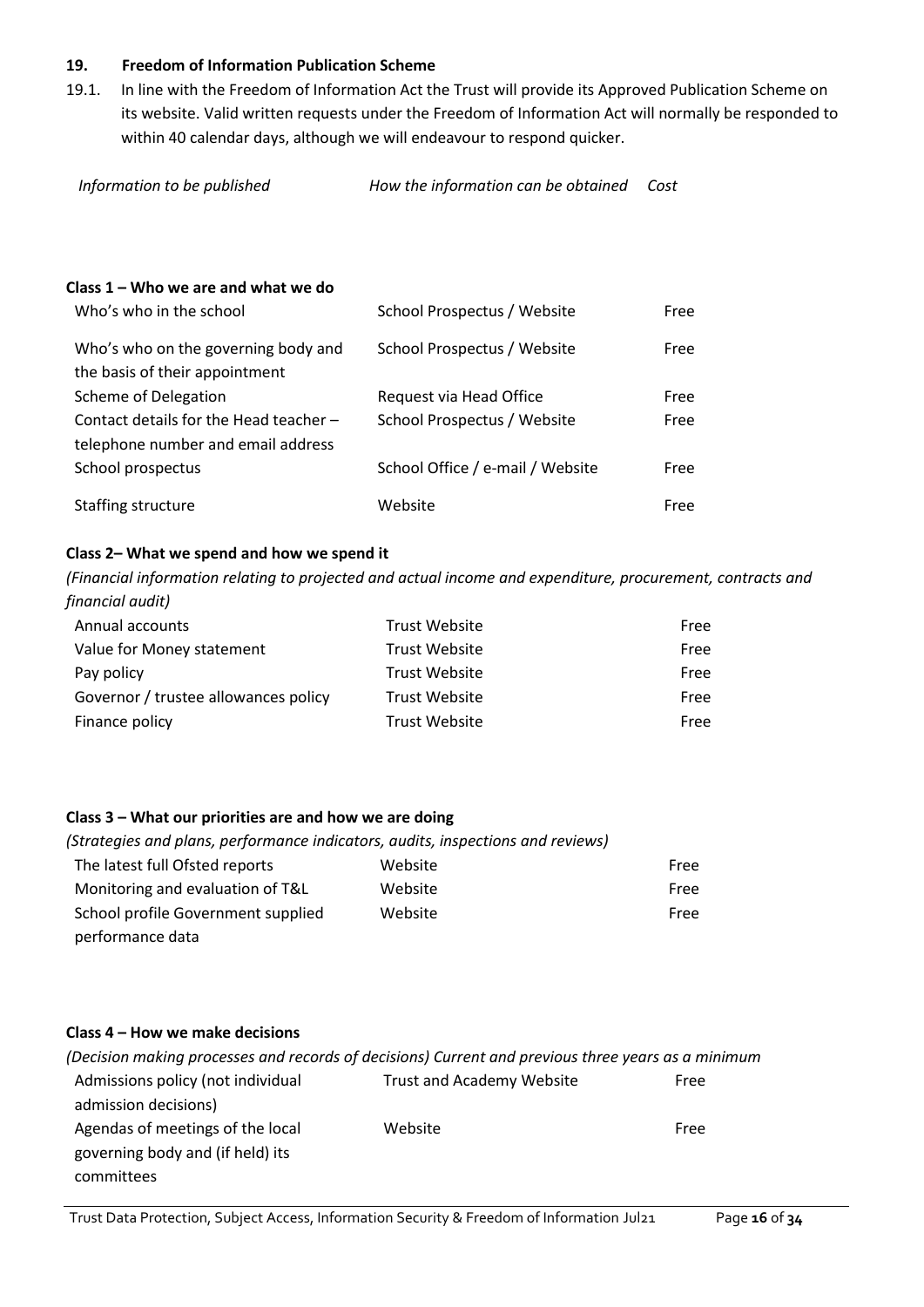Minutes of meetings (as above) – n.b. this Website **Free** will exclude information that is properly regarded as private to the meetings.

#### **Class 5 – Our policies and procedures**

*(Current written protocols, policies and procedures for delivering our services and responsibilities). Current information only*

| School policies / procedures including:          |                                  |      |
|--------------------------------------------------|----------------------------------|------|
| Charging and remissions policy                   | <b>Trust Website</b>             | Free |
| <b>Health and Safety</b>                         | <b>Trust Website</b>             | Free |
| Complaints                                       | <b>Trust Website</b>             | Free |
| Staff bullying & harassment                      | <b>Trust Website</b>             | Free |
| Staff discipline, conduct and grievance          | <b>Trust Website</b>             | Free |
| Staff appraisal                                  | <b>Trust Website</b>             | Free |
| Lone working                                     | <b>Trust Website</b>             | Free |
| Recruitment & selection                          | <b>Trust Website</b>             | Free |
| Medical / medicines for pupils                   | <b>Trust Website</b>             | Free |
| Staff whistleblowing                             | <b>Trust Website</b>             | Free |
| Capability                                       | <b>Trust Website</b>             | Free |
| Child protection & safeguarding                  | <b>Trust Website</b>             | Free |
| Allegations of abuse against staff               | <b>Trust Website</b>             | Free |
| Anti-bullying (pupils)                           | <b>Trust Website</b>             | Free |
| Home-school agreement                            | School Prospectus / Website      | Free |
| Curriculum                                       | School Prospectus / Website      | Free |
| Sex education                                    | School Prospectus / Website      | Free |
| Staff leave of absence                           | <b>Trust Website</b>             | Free |
| Special educational needs                        | <b>Trust and Academy Website</b> | Free |
| Accessibility plan                               | <b>Trust Website</b>             | Free |
| Collective worship                               | <b>Trust Website</b>             | Free |
| Religious education                              | <b>Trust Website</b>             | Free |
| Pupil discipline / behaviour                     | School Prospectus / Website      | Free |
| Sickness absence management                      | <b>Trust Website</b>             | Free |
| Staff wellbeing                                  | <b>Trust Website</b>             | Free |
| Online                                           | <b>Trust Website</b>             | Free |
| Data protection (including information security, | <b>Trust Website</b>             | Free |
| freedom of information and subject access        |                                  |      |

requests)

#### **Class 6 – Lists and Registers**

Curriculum circulars and statutory instruments Any information the school is currently legally required to hold in publicly available registers (This will not ordinarily include the attendance register as publishing would normally breach data protection principles)

| Website/Newsletters | Free      |
|---------------------|-----------|
| Hard copy           | 10p/sheet |

# **Class 7 – The services we offer**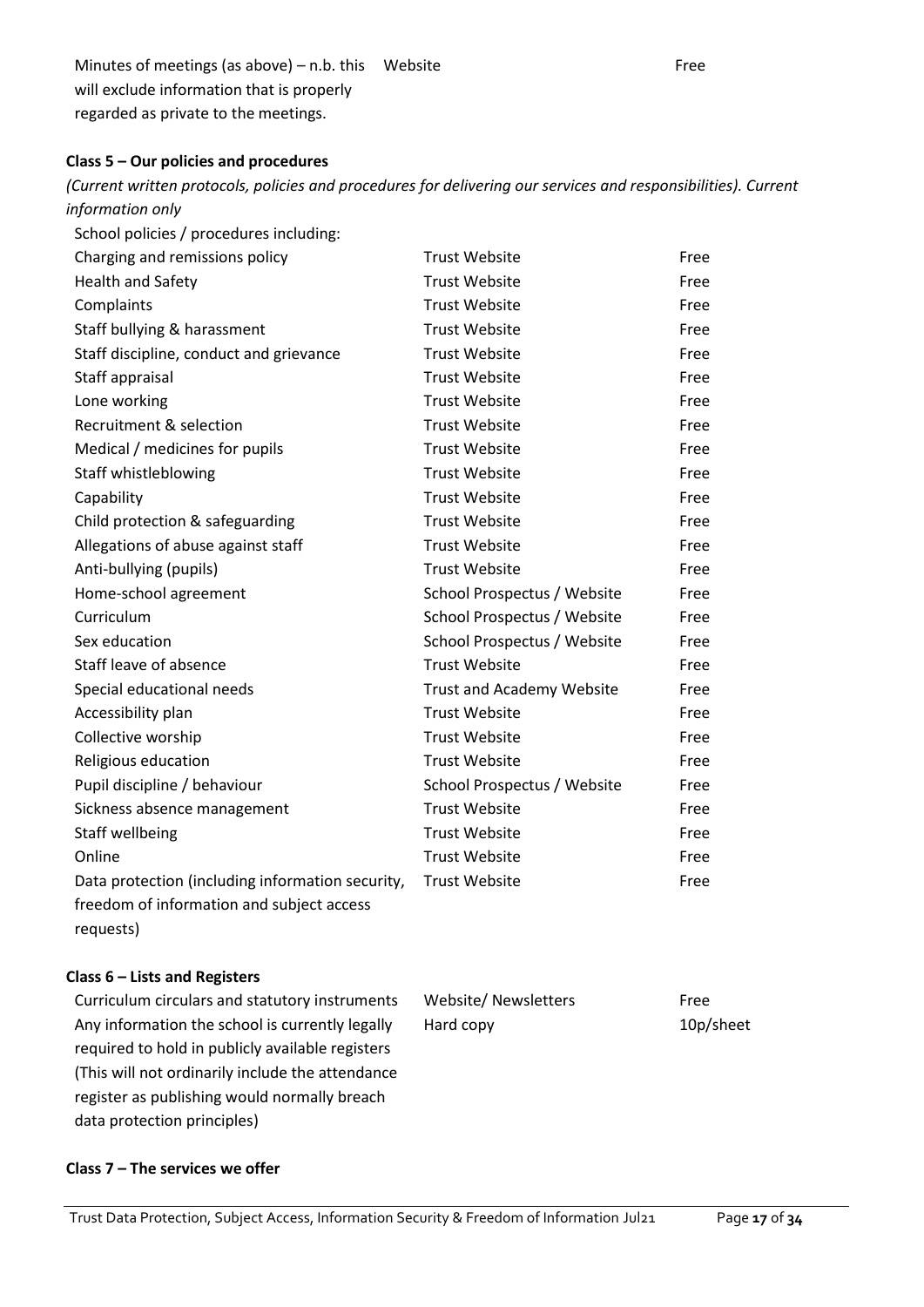*(Information about the services we offer, including leaflets, guidance and newsletters produced for the public and businesses) Current information only*

| and basinesses) carrent information omy |                        |      |
|-----------------------------------------|------------------------|------|
| Extra-curricular activities             | Prospectus / Website / | Free |
| Out of school clubs                     | <b>Newsletters</b>     | Free |
| Leaflets books and newsletters          | Prospectus / Website / | Free |
|                                         | <b>Newsletters</b>     |      |
|                                         | Website/ School Office |      |

#### **Schedule of charges**

This describes how the charges have been arrived at and should be published as part of the guide.

| Type of charge    | Description                               | <b>Basis of charge</b> |
|-------------------|-------------------------------------------|------------------------|
| Disbursement cost | Photocopying/printing $@10p$              | Approx. cost           |
|                   | per sheet (black and white)               |                        |
| Postage           | Royal Mail standard 2 <sup>nd</sup> Class | Actual cost            |

#### **Contact details**

Chief Executive Officer St Benet's MAT Orchard House Hall Lane East Tuddenham NR20 3LR

Tel: 01603 550150 [www.sbenets.org](http://www.sbenets.org/)

Data Protection Officer Diocese of Norwich Education Services Company Sharon Money Orchard House Hall Lane East Tuddenham NR20 3LR

Tel: 01603 550150 [sharon.money@donesc.org](mailto:sharon.money@donesc.org)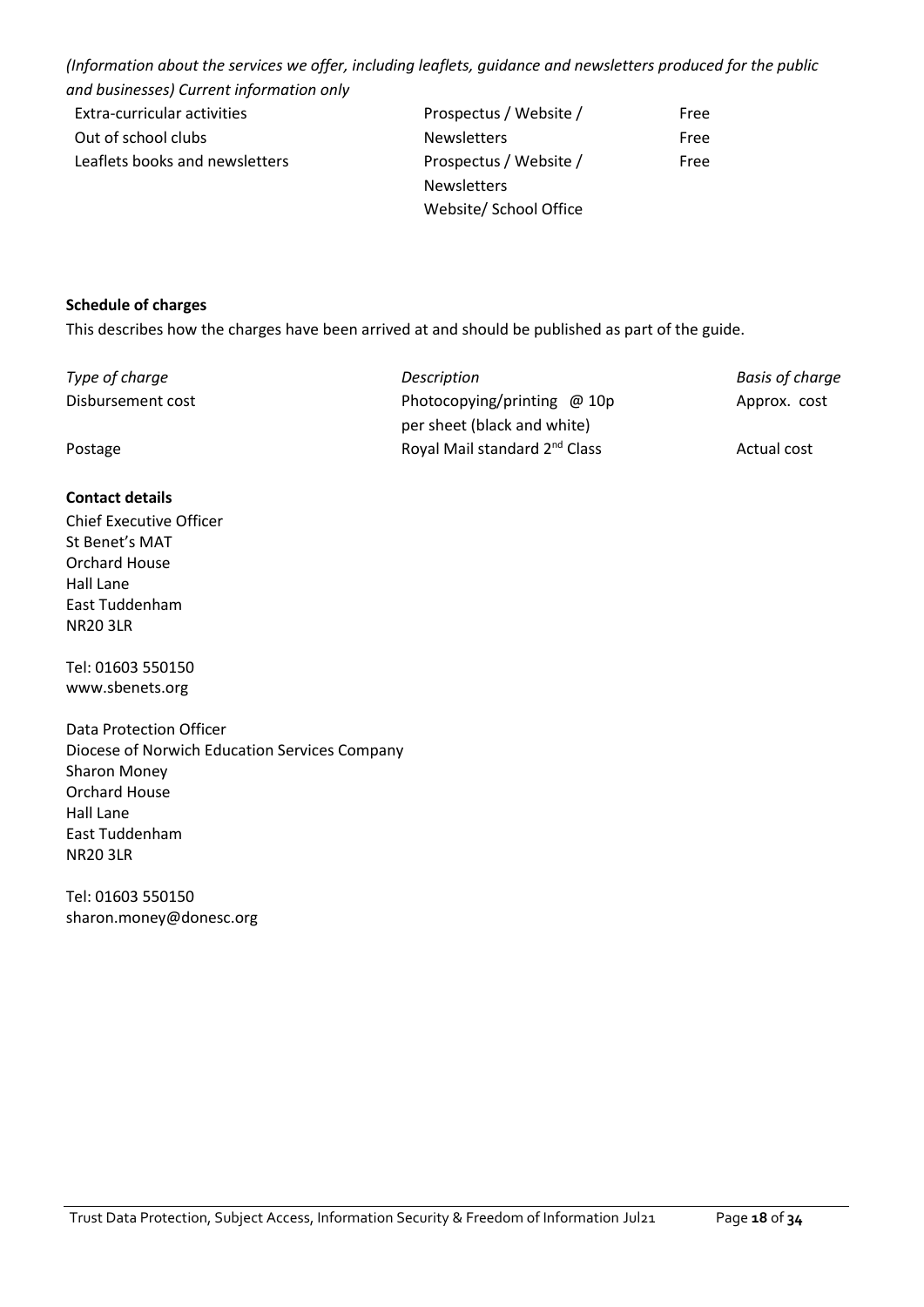#### **Appendix 1 Reporting an Internal Data Breach**

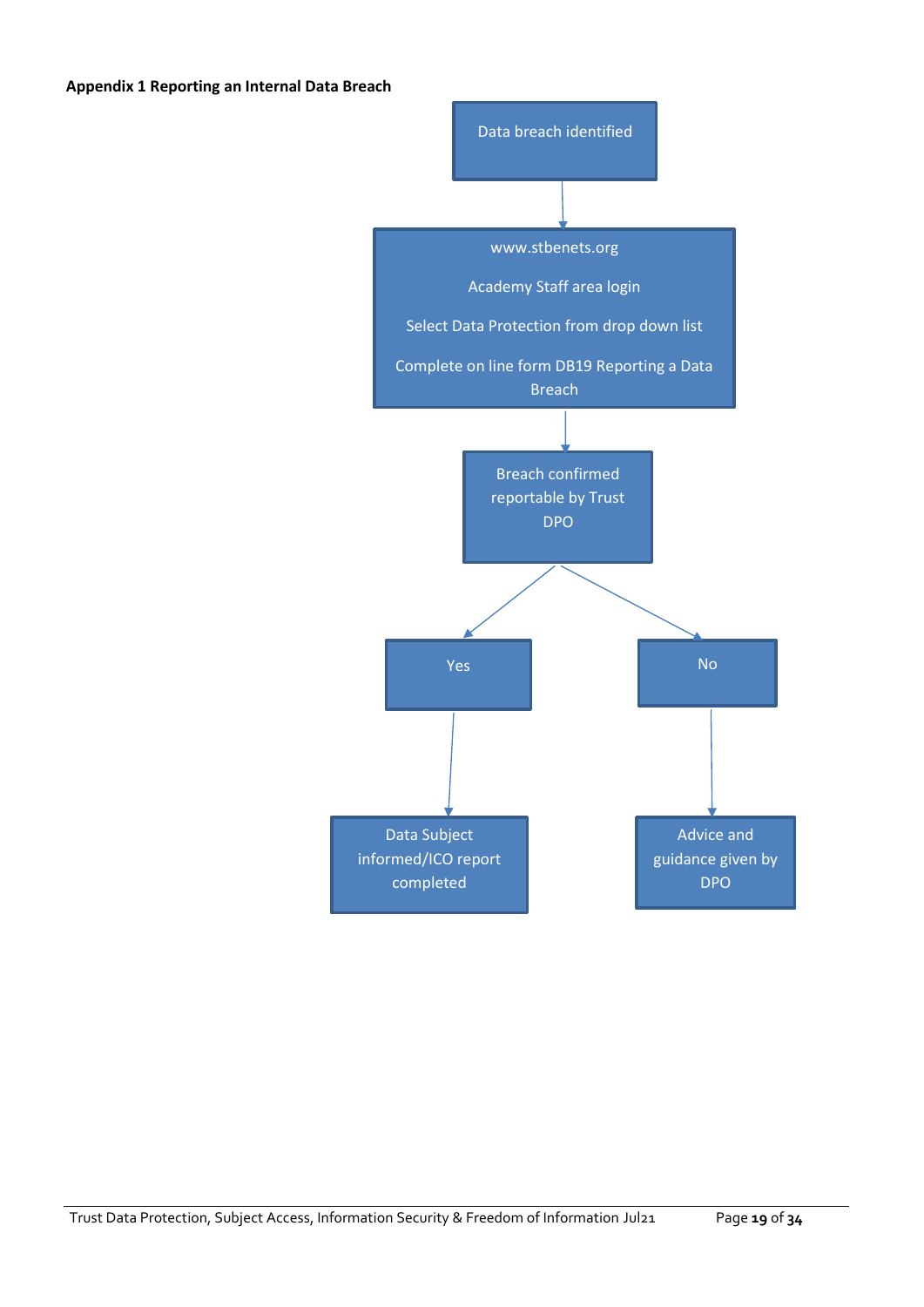#### **Appendix 2**

Risk assessment/confirmation of reportable breach completed by DPO

Recital 85 of the GDPR states that :

"A personal data breach may, if not addressed in an appropriate and timely manner, result in physical, material or non-material damage to natural persons such as loss of control over their personal data or limitation of their rights, discrimination, identity theft or fraud, financial loss, unauthorised reversal of pseudonymisation, damage to reputation, loss of confidentiality of personal data protected by professional secrecy or any other significant economic or social disadvantage to the natural person concerned."

This means that a breach can have a range of adverse effects on individuals, which include emotional distress, and physical and material damage. Some personal data breaches will not lead to risks beyond possible inconvenience to those who need the data to do their job. Other breaches can significantly affect individuals whose personal data has been compromised. You need to assess this case by case, looking at all relevant factors.

Actions undertaken by [insert name of academy]

#### [insert actions taken in time/date order and by whom]

Risk assessment undertaken [insert date] by the Trust DPO

Using the following Risk Rating your case has been deemed to be Low/Medium/High [delete as applicable] and it is the recommendation of the DPO that in this case this breach is/is not reportable [delete as applicable] to the ICO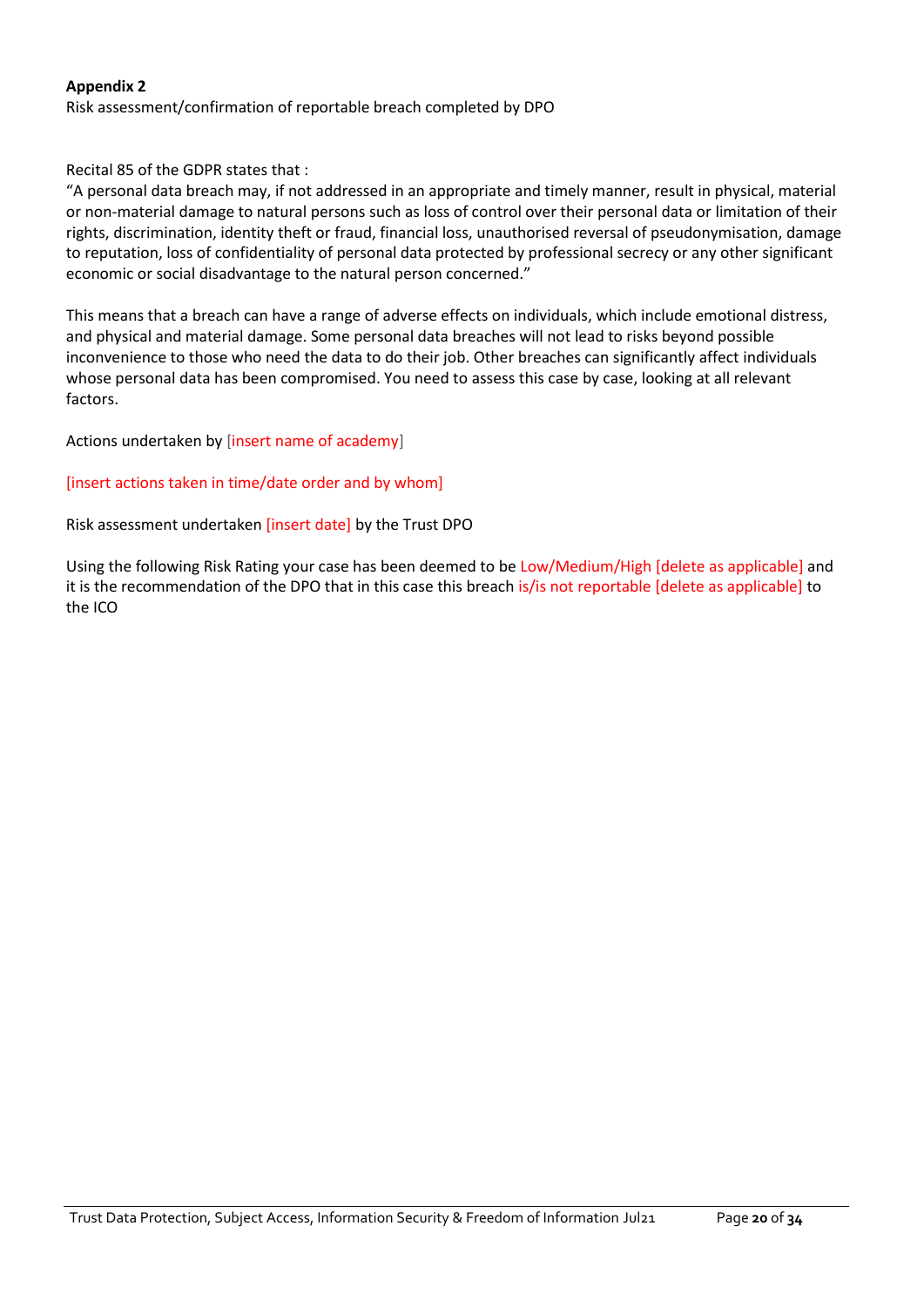| Rating                                    | $\mathbf{0}$                                                                                                 | 1                                                                                                                                            | $\overline{2}$                                                                                                                                                                 | 3                                                                                                                                                                               | 4                                                                                                                                                                           | 5                                                                                                                                                                                    | 6                                                                                                                                                                                    |
|-------------------------------------------|--------------------------------------------------------------------------------------------------------------|----------------------------------------------------------------------------------------------------------------------------------------------|--------------------------------------------------------------------------------------------------------------------------------------------------------------------------------|---------------------------------------------------------------------------------------------------------------------------------------------------------------------------------|-----------------------------------------------------------------------------------------------------------------------------------------------------------------------------|--------------------------------------------------------------------------------------------------------------------------------------------------------------------------------------|--------------------------------------------------------------------------------------------------------------------------------------------------------------------------------------|
| Reputation                                | No significant<br>reflection on any reputation.<br>individual or<br>body<br>Media interest<br>very unlikely. | Damage to an<br>individual's<br>Possible media<br>interest (e.g.<br>prominent<br>member of the<br>Trust involved).                           | Damage to an<br>Academy/<br>Trust reputation.<br>Some local or<br>national subject<br>specific media<br>interest that may<br>not go public.                                    | Damage to the Trust's reputation.<br>Low key local or national media<br>coverage.                                                                                               | Damage to The<br>Trust/Church of<br>England's<br>reputation.<br>Local media<br>coverage.                                                                                    | Damage to the<br>Trust/<br>Church of<br>England/National<br>media coverage.                                                                                                          | Monetary penalty<br>Imposed by ICO.                                                                                                                                                  |
| <b>Clients</b><br>potentially<br>affected | Minor breach of Less than five<br>confidentiality.<br>Only a single<br>individual<br>affected.               | Potentially<br>serious breach.<br>individuals<br>affected, or risk<br>assessed<br>as low (e.g. files<br>were<br>encrypted).                  | Serious potential<br>breach and risk<br>unencrypted<br>sensitive/health<br>records lost) Up<br>to 20 individuals<br>affected.                                                  | assessed high (e.g. Serious breach of confidentiality e.g. up<br>to 100 individuals affected and/or<br>identifiable or particularly<br>sensitive ie redundancies/restructuring. | Serious breach<br>with either a<br>particular<br>sensitivity (e.g.<br>health details, or individuals<br>up to 1000<br>individuals<br>affected.                              | Serious breach with Restitution to<br>potential for ID<br>sexual or mental theft or over 1000<br>affected.                                                                           | injured parties.<br>Other Liabilities.<br>Additional security.<br>Legal costs.                                                                                                       |
| <b>Communications</b> communications      | Maintain<br>internal<br>to staff<br>members                                                                  | Maintain<br>internal<br>communications CEO<br>to the staff<br>members/MAT<br><b>CEO GDPR</b><br>Trustee/Bishops inform the<br>Press Officer. | Maintain internal<br>communications<br>to the staff<br>members/MAT<br>GDPR/Trustee/<br><b>Bishops Press</b><br>Officer. Also<br>individuals<br>affected as well as<br>the ICO. | Maintain internal communications to<br>the MAT CEO Trust Board Bishops Press Board/Diocese<br>Officer./ Also inform the individuals<br>affected as well as the ICO.             | Maintain<br>internal<br>communications<br>to the MAT CEO<br>Trust<br><b>Bishops Press</b><br>Officer./ Also<br>inform the<br>individuals<br>affected as well<br>as the ICO. | Maintain internal<br>communications to<br>the MAT CEO Trust<br>Board/Diocese<br><b>Bishops Press</b><br>Officer./. Also<br>inform the<br>individuals affected<br>as well as the ICO. | Maintain internal<br>communications to<br>the MAT CEO Trust<br>Board/Diocese<br><b>Bishops Press</b><br>Officer./. Also<br>inform the<br>individuals affected<br>as well as the ICO. |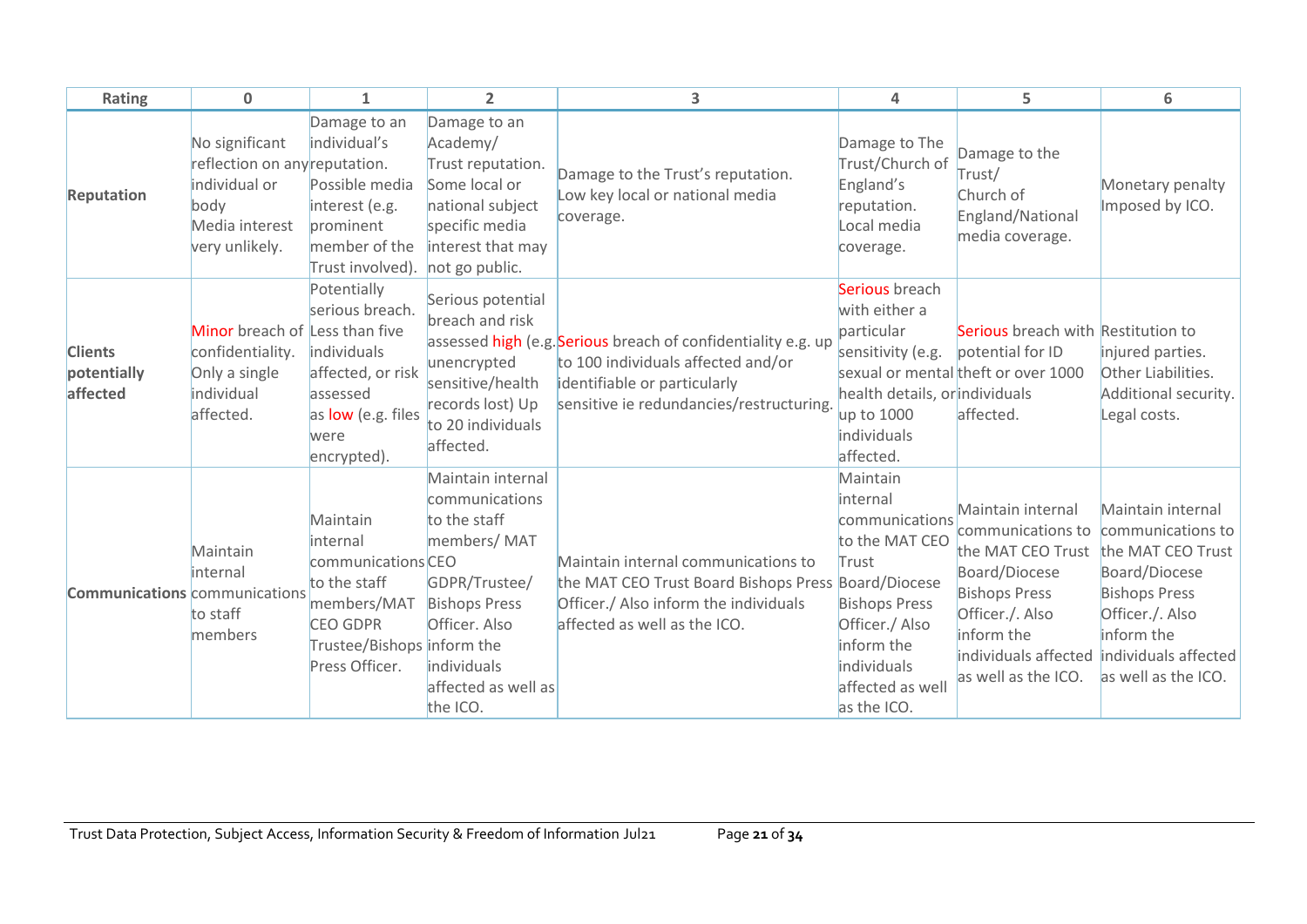# **Appendix 2a Staff Privacy Notice Trust wide Privacy Notice for Staff How academy workforce information is used**



# **Who processes your data?**

The academy is the data controller of the personal information you provide to us. This means they determine the purposes for which, and the manner in which, any personal data relating to staff is to be processed. A representative of the academy, **[insert name of individual]**, can be contacted on **[insert phone number or email address].**

Sharon Money Head of Operations is the Trust Data Protection Officer. Her role is to oversee and monitor the academy's data processing practices. This individual can be contacted on **01603 550150** or by email at **sharon.money@donesc.org**

Where necessary, third parties, such as the Trust payroll provider, may be responsible for processing staff members' personal information. Where this is required, the academy places data protection requirements on third party processors to ensure data is processed in line staff members' privacy rights.

# **What categories of information are processed?**

The categories of personal information that we process include the following:

- Personal information e.g. name, employee or teacher number, address, N I number
- Characteristics information  $-e.g.$  gender, age, ethnic group,
- Trade Union Membership e.g. direct debit of membership fees from salary
- Relevant medical information e.g. pre existing health conditions,
- Disclosure and Barring information e.g. prohibition checks
- Payroll information including bank account details
- Contract information e.g. start date, hours worked, post, roles and salary information
- Work absence information e.g. number of absences and reasons for absence
- Performance management information e.g. observation of teaching
- Qualifications and, where relevant, the subjects taught

This list is not exhaustive – to access the current list of information the academy processes, please see the academy's electronic Data Information Asset Register which can be found **[insert location].**

# **Why do we collect and use your information?**

**U**nder the UK General Data Protection Regulation (UK GDPR) the academy has the legal right and a legitimate interest to collect and process personal data relating to those we employ to work at the academy, or those otherwise contracted to work at the academy. We process personal data in order to meet the safeguarding requirements set out in UK employment and childcare law, including those in relation to the following:

- Academy Funding Agreement
- Academy's legal framework
- Safeguarding Vulnerable Groups Act 2006
- The Childcare (Disqualification) Regulations 2009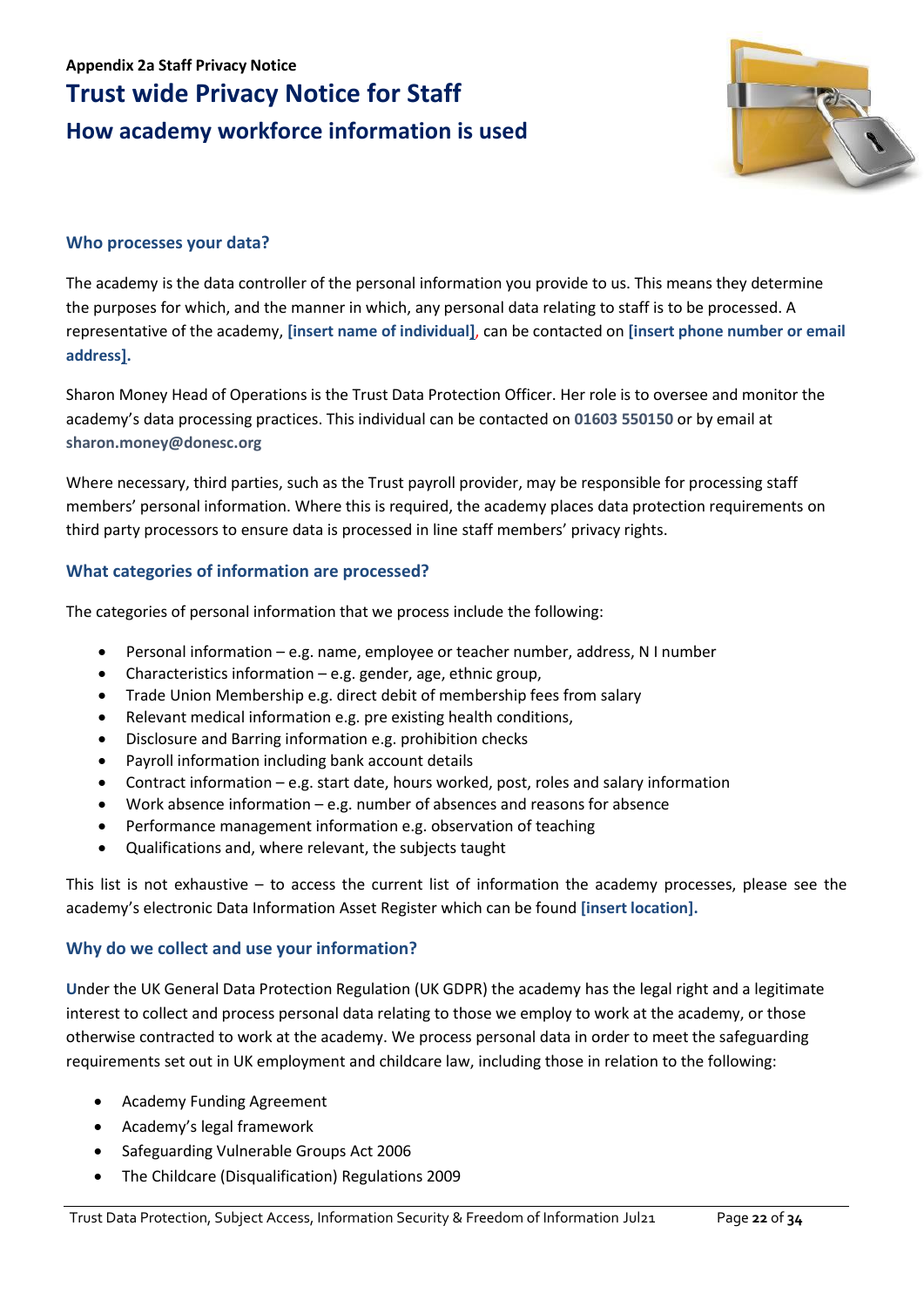• Public Sector reporting requirements including monitoring of equal opportunities

Staff members' personal data is also processed to:

- assist in the running of the academy
- enable individuals to be paid
- enable the development of a comprehensive picture of the workforce and how it is deployed
- inform the development of recruitment and retention policies
- inform financial planning and modelling

If staff members fail to provide their personal data, there may be significant consequences. This includes the following:

#### **Employment checks**

Failure to provide the academy with ample proof of a right to work in the UK will prevent employment at name of academy.

Employees found to be working illegally could face prosecution by law enforcement officers.

#### **Salary requirements:**

Failure to provide accurate tax codes and/or national insurance numbers could lead to issues of delayed payments or an employee paying too much tax.

#### **Discretionary leave of absence/emergencies/unpaid leave:**

Failure to provide accurate contact data and completion of record of requests for unpaid leave could impact on LGPS pensionable services and options for making up lost contributions. It could also impact on paid sick leave and/or statutory sick pay if accurate personal data is not provided.

#### **Additional Employment**

Failure to provide the academy with accurate personal data on any additional work undertaken outside the employee's contract of employment with the Trust could lead to a breach of the Trust Code of Conduct resulting in disciplinary action.

#### **Compliance with Trust policies**

Failure to provide the academy with accurate personal data required under Trust policies and procedures, including investigations into staff conduct, could lead to disciplinary action against the staff member.

Under the GDPR, the legal basis/bases we rely on for processing personal information for general purposes under Article 6 of the GDPR are:

- Contractual
- Legal obligations placed on the academy/Trust
- Vital interests so that processing is necessary to protect someone's life
- Duties placed on a public authority processing data to perform a public task e.g. to educate and safeguard children

In addition, concerning any special category data:

• To inform and support our Equal Opportunity policy and procedures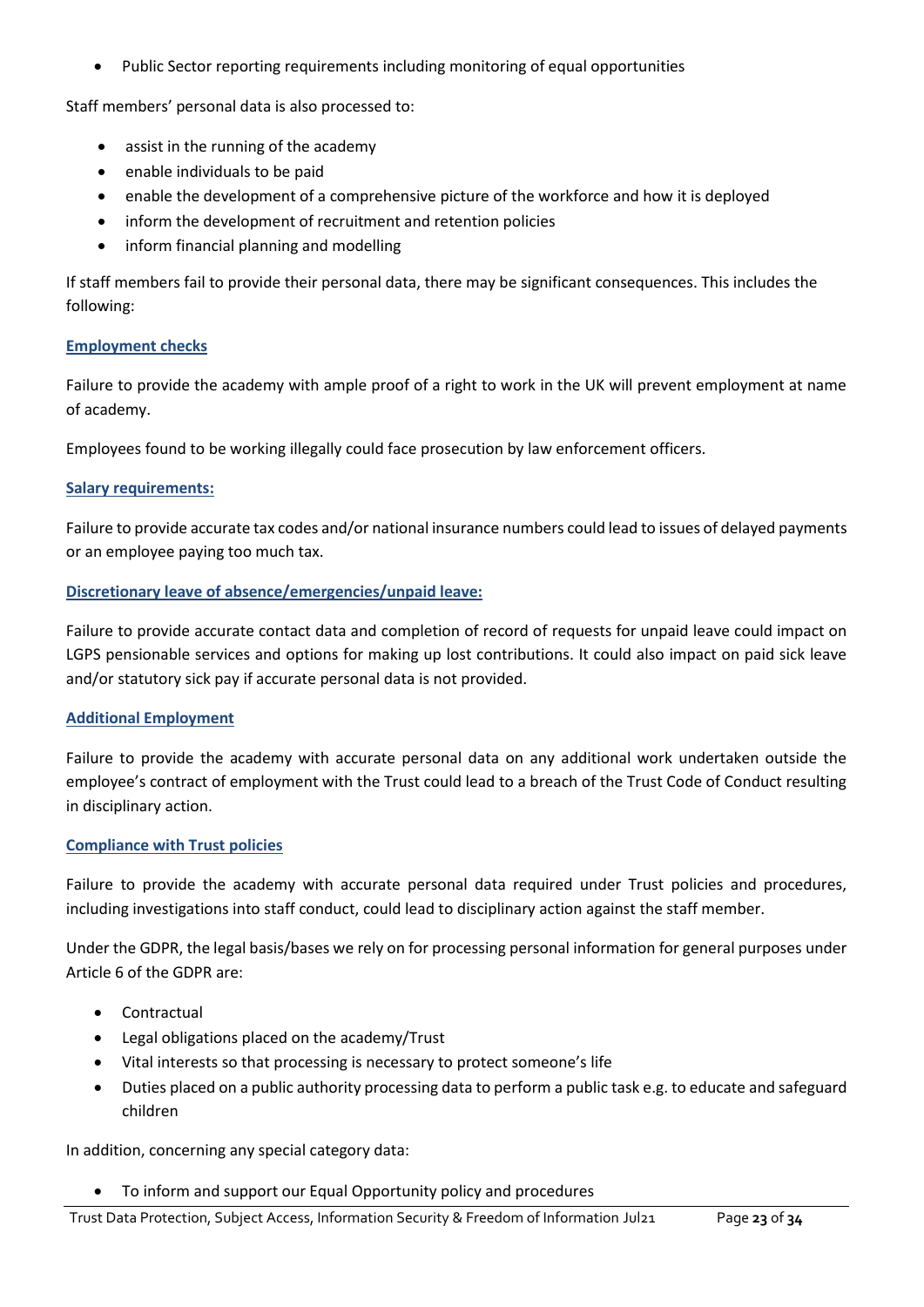• To comply with the Public Sector Equality Duty

# **How do we collect your information?**

We collect your personal information via the following method:

- Application forms
- Pre employment check list and contract
- Fit notes and medical reports such as occupational health
- Reference requests
- Passport ID or other Right to Work documentation
- Written feedback on performance management

Whilst most information you provide to us is mandatory, some of it is requested on a voluntary basis. Use of staff images at Trust/academy training events, staff photographs with classes or at sports/curriculum/celebration events may also be used and shared on the academy/Trust social media accounts as well as the academy website and prospectus. We keep a record of your consent (see **Academy Workforce consent form -Use of Images**) on your personnel files. Consent is not required to hold a copy of your digital image as proof of identity to fulfil Safer Recruitment requirements and Keeping Children Safe in Education. We will inform you at the point of collection whether you are required to provide certain information to us or if you have a choice.

#### **How do we store your information?**

Your personal information is retained in line with the Trust Data Retention Policy, which can be found on the Academy/Trust website **[insert link here]**

Further information on how we securely store data see the Trust Data Protection Policy and the Trust Online Safety Policy

#### **Who do we share your information with?**

We routinely share your information with:

- The Local Authority
- EPM our HR payroll provider
- **[if in a federation insert the name here]**
- The DfE

#### **Why do we share your information?**

We do not share information about you with anyone without your consent, unless the law and our policies allow us to do so.

We are required to share information about our school workforce with our LA under section 5 of the Education (Supply of Information about the School Workforce) (England) Regulations 2007 and amendments.

We are required to share information about you with the DfE under section 5 of the Education (Supply of Information about the School Workforce) (England) Regulations 2007 and amendments.

All information we share with the DfE is transferred securely and held by the DfE under a combination of software and hardware controls which meet the current [government security policy framework.](https://www.gov.uk/government/publications/security-policy-framework)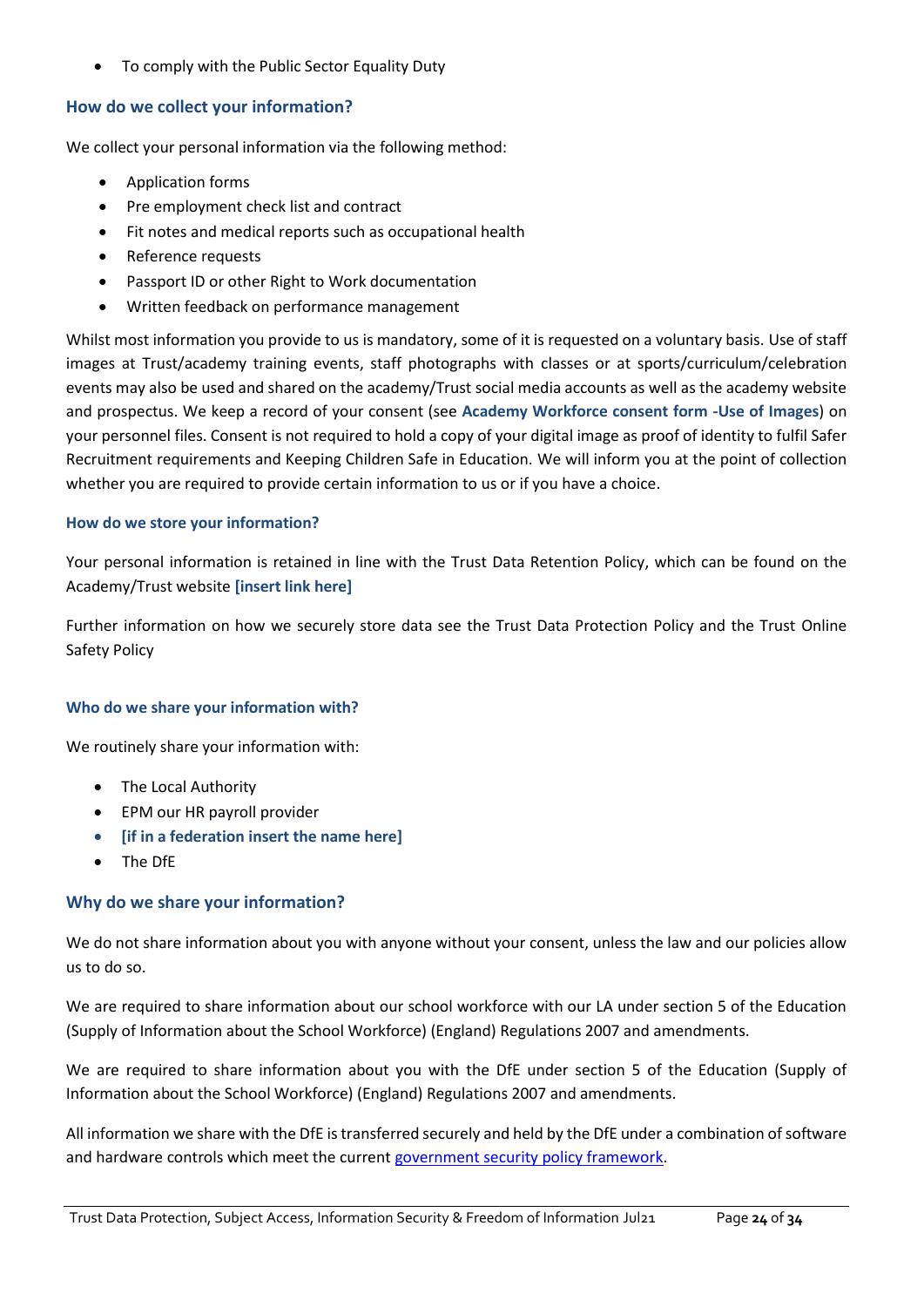#### **How does the government use your data?**

The workforce information that we lawfully share with the DfE through data collections:

- Informs the DfE's policy on pay and the monitoring of the effectiveness and diversity of the school workforce.
- Links to school funding and expenditure.
- Supports longer term research and monitoring of educational policy.

You can find more information about the data collection requirements placed on us by the DfE by following this link [https://www.gov.uk/education/data-collection-and-censuses-for-schools.](https://www.gov.uk/education/data-collection-and-censuses-for-schools)

The DfE may share your information with third parties who promote the education or wellbeing of pupils or the effective deployment of staff by:

- Conducting research or analysis.
- Producing statistics.
- Providing information, advice or guidance.

The DfE has robust processes in place to ensure that the confidentiality of personal information is maintained and there are controls in place regarding access to and use of the information. The DfE makes decisions on whether they will share personal information with third parties based on an approval process, where the following areas are considered in detail:

- Who is requesting the information?
- The purpose for which the information is required.
- The level and sensitivity of the information requested.
- The arrangements in place to securely store and handle the information.

To have access to school workforce information, organisations must comply with strict terms and conditions covering the confidentiality and handling of information, security arrangements and retention of the information.

# **How to find out what personal information the DfE holds about you**

Under the data protection legislation, you are entitled to ask the DfE what personal information it holds about you. You have the right to ask the DfE:

- for access to information about you that we hold
- to have your personal data rectified, if it is inaccurate or incomplete
- to request the deletion or removal of personal data where there is no compelling reason for its continued processing
- to restrict our processing of your personal data (i.e. permitting its storage but no further processing)
- to object to direct marketing (including profiling) and processing for the purposes of scientific/historical research and statistics
- not to be subject to decisions based purely on automated processing where it produces a legal or similarly significant effect on you

To exercise these rights, you should make a subject access request. Information on how to do this can be found by following this link[: https://www.gov.uk/government/organisations/department-for](https://www.gov.uk/government/organisations/department-for-education/about/personal-information-charter)[education/about/personal-information-charter](https://www.gov.uk/government/organisations/department-for-education/about/personal-information-charter)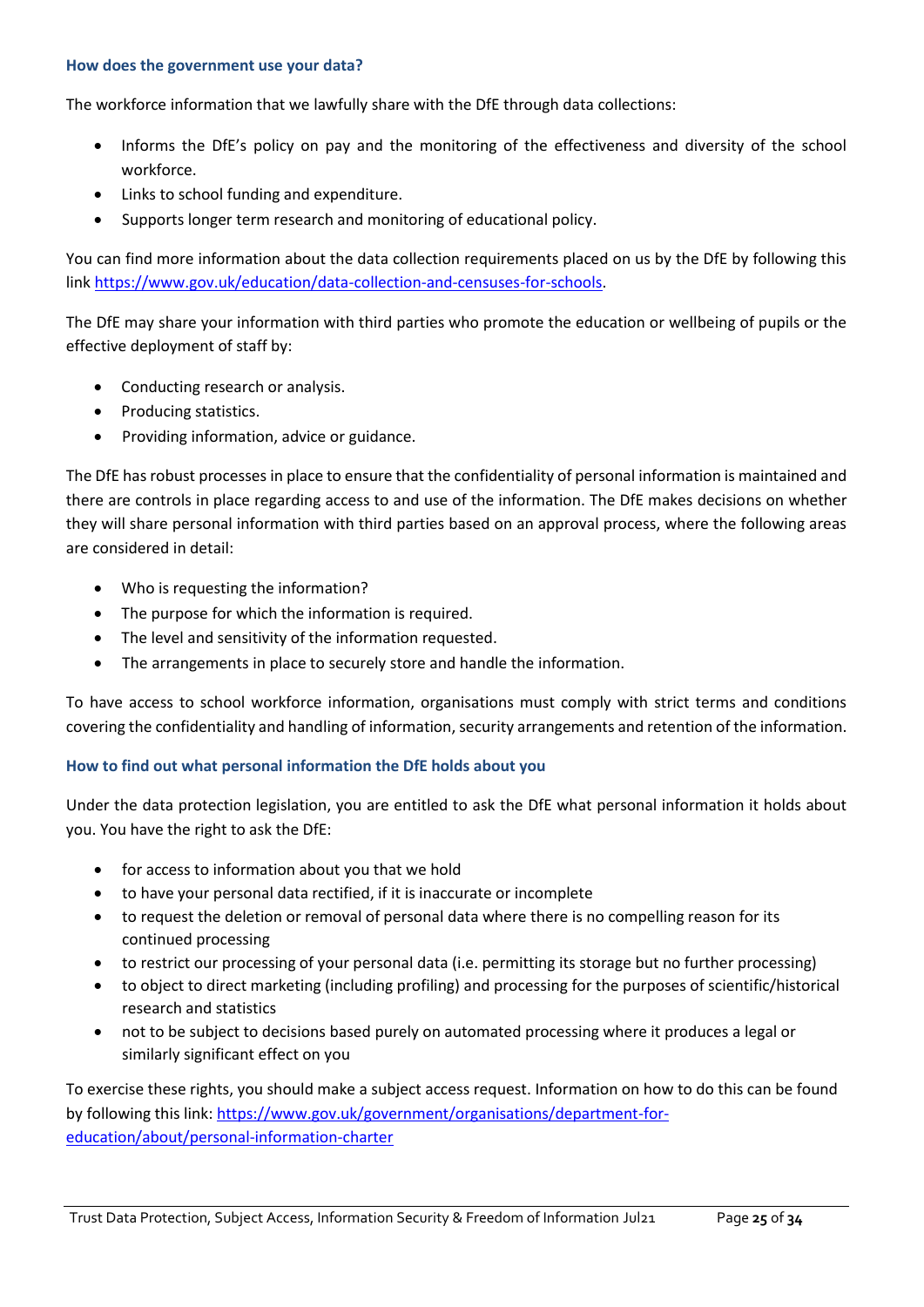You can also contact the DfE directly using its online contact form by following this link: <https://www.gov.uk/contact-dfe>

#### What are your rights?

You have specific rights to the processing of your data; these are the right to:

- Request access to the information the school holds about you.
- Restrict our processing of your personal data, i.e. permitting its storage but no further processing.
- Object to direct marketing (including profiling) and processing for the purposes of scientific/historical research and statistics.
- Have your personal data rectified if it's inaccurate or incomplete.
- Not be subject to decisions based purely on automated processing where it produces a legal or similarly significant effect on you.
- Request the deletion or removal of personal data where there is no compelling reason for the continued processing.
- Seek compensation, either through the ICO or the courts if the relevant criteria met.

If you want to request access to the personal information, we hold about you, please contact **[insert name of academy headteacher or Trust DPO]**

If you are concerned about the way we are collecting or using your information, please raise your concern with the Trust Data Protection Officer in the first instance. You can also contact the ICO a[t https://ico.org.uk/concerns/.](https://ico.org.uk/concerns/)

#### **How to withdraw consent and lodge complaints**

Where our academy processes your personal data with consent specific to use of digital images as noted in the consent form below, you have the right to withdraw your consent at any time.

If you change your mind or are unhappy with how our school uses your personal data, you should let us know by contacting the Trust DPO Sharon Money via email on sharon.money@donesc.org

#### ---------------------------------------------------------------------------------------------------------------------------

#### **Declaration**

I, **name of staff member** , declare that I understand:

- The categories of my personal information **insert name of academy/Trust** collects and uses.
- The academy has a lawful basis for collecting and using my personal information.
- The academy shares my information with the DfE, LA and other stated organisations.
- The academy does not share information about me with anyone without my consent, unless the law and our policies allow us to do so.
- My information is retained in line with the Trust's Data Retention policy and procedures.
- My rights to the processing of my personal information.

| <b>Name of staff member:</b>      |  |
|-----------------------------------|--|
|                                   |  |
| <b>Signature of staff member:</b> |  |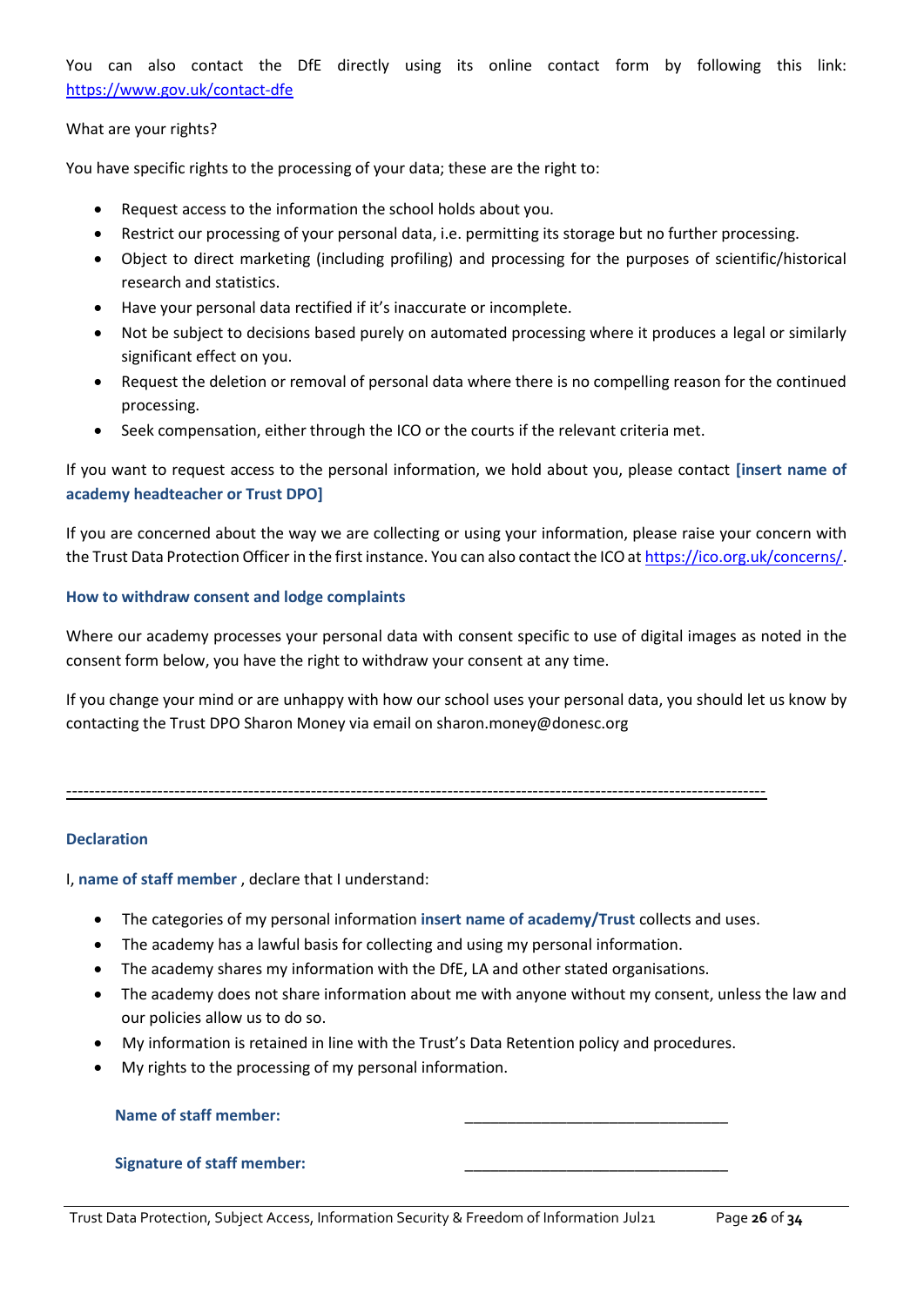#### **Date:**

I also give/do not give consent for the academy/Trust to use my images at Trust/academy training events and at celebration events. I understand the academy/Trust may share these images on the academy social media account and prospectus.

Signature of staff member: **Date:**

#### **For academy use only**

..

Date privacy notice last updated: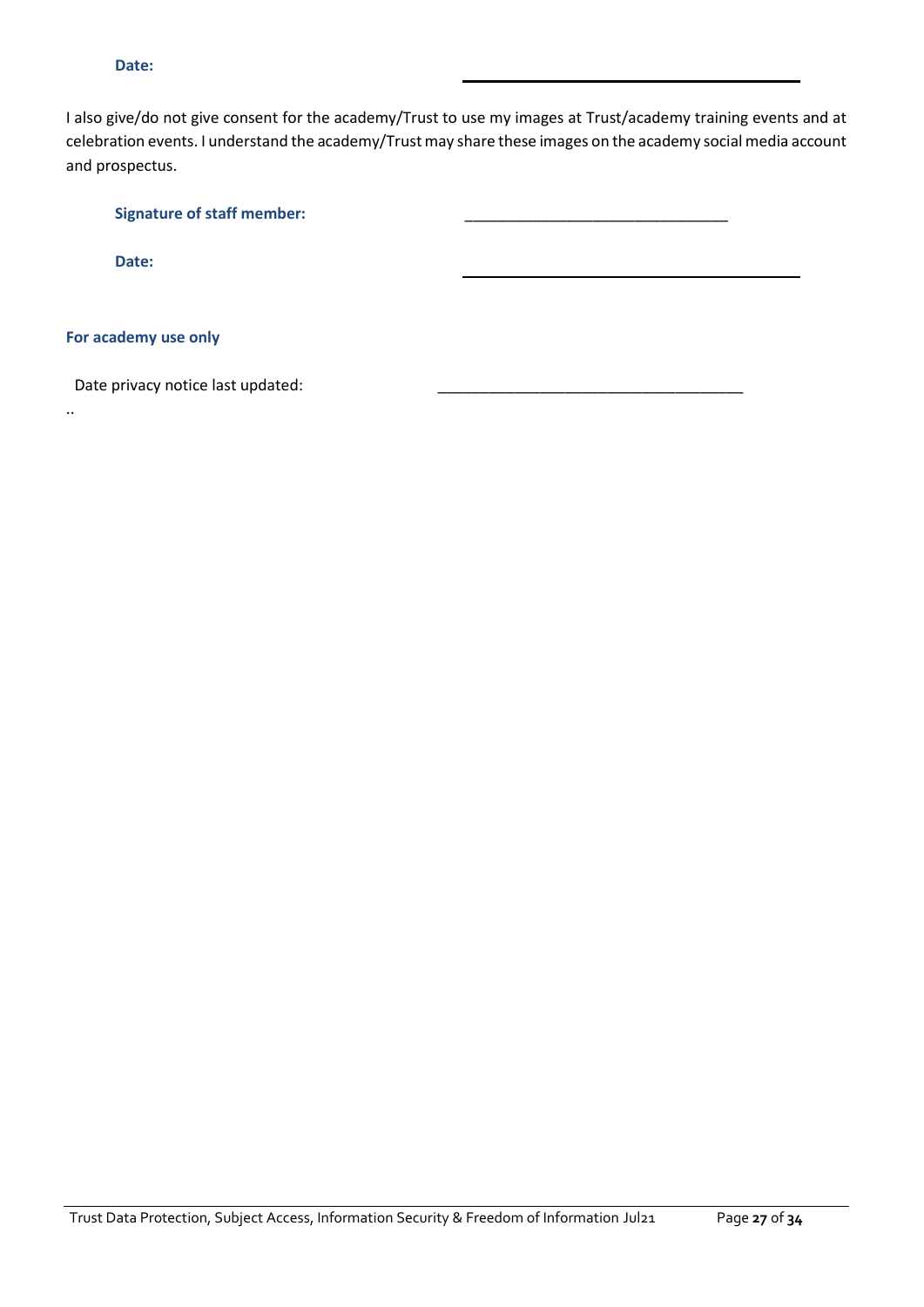# **Privacy Notice for Parents**

**How we use pupil and student information**



# **Who is responsible for this information?**

[insert name of academy] is the Data Controller for the use of personal data in this privacy notice.

# **The categories of pupil information that we process include**:

- personal identifiers and contacts (such as name, unique pupil number, contact details and address)
- characteristics (such as ethnicity, language, and free school meal eligibility)
- safeguarding information (such as court orders and professional involvement)
- special educational needs (including the needs and ranking)
- medical and administration (such as doctors' information, child health, dental health, allergies, medication and dietary requirements)
- attendance (such as sessions attended, number of absences, absence reasons and any previous schools attended)
- assessment and attainment (such as key stage 1 and phonics results, post-16 courses enrolled for and any relevant results)
- behavioural information (such as exclusions and any relevant alternative provision put in place)

This list is not exhaustive, to access the current list of categories of information we process please see [insert link to website].

# **Why we collect and use pupil information:**

The personal data collected is essential for the academy to fulfil their official functions and meet legal requirements.

We collect and use pupil information for the following purposes:

- a) to support pupil learning
- b) to monitor and report on pupil attainment progress
- c) to provide appropriate pastoral care
- d) to assess the quality of our services
- e) to keep children safe (food allergies, or emergency contact details)
- f) to meet the statutory duties placed upon us by the Department for Education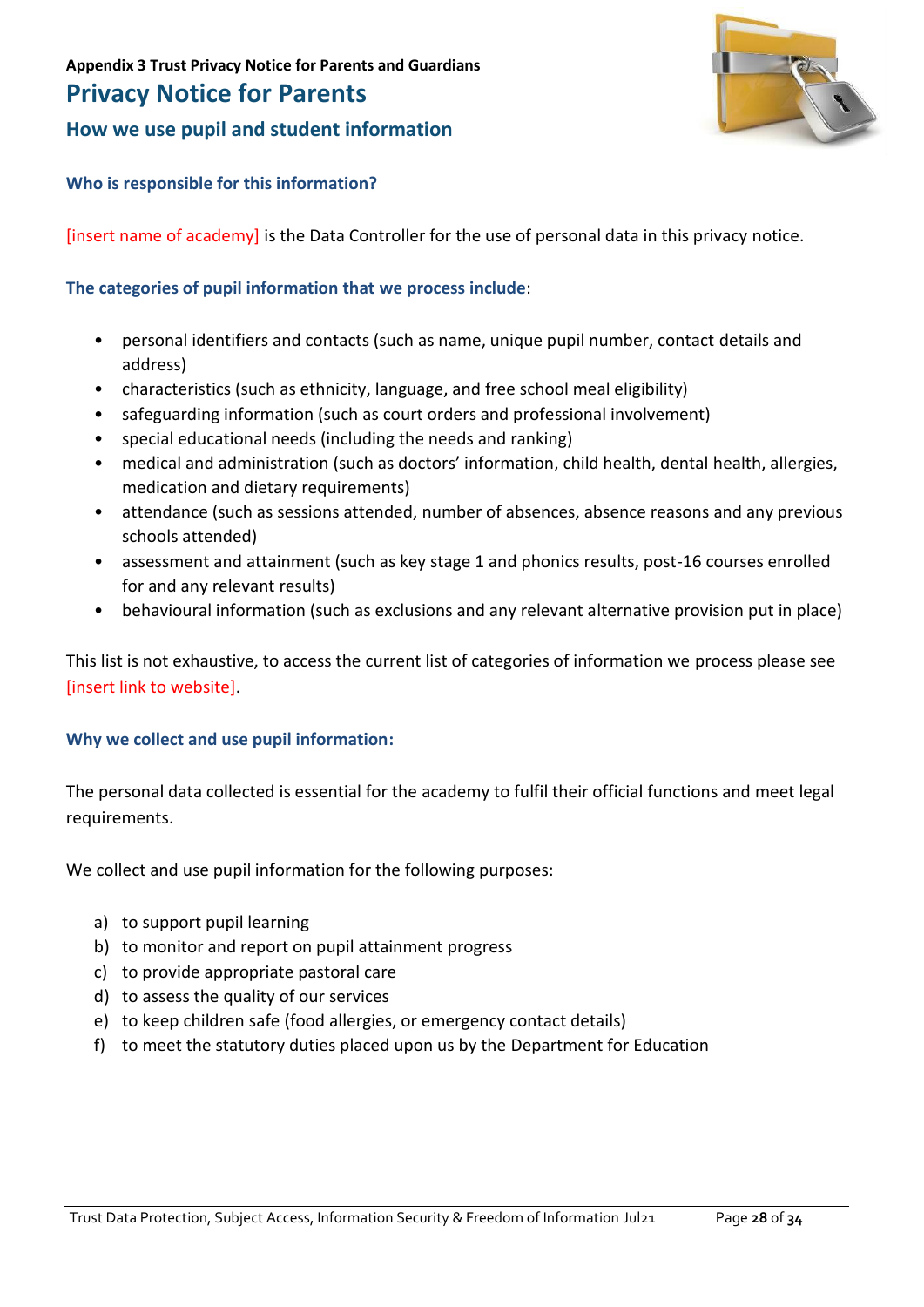# **Under the General Data Protection Regulation UK (GDPR UK), the lawful bases we rely on for processing pupil information are**:

- for the purposes of a), b), c) and d) in accordance with the legal basis of Public task: collecting the data is necessary to perform tasks that schools are required to perform as part of their statutory function
- for the purposes of e) in accordance with the legal basis of Vital interests: to keep children safe (food allergies, or medical conditions)
- for the purposes of f) in accordance with the legal basis of Legal obligation: data collected for DfE census information
- Section 537A of the Education Act 1996
- the Education Act 1996 s29(3)
- the Education (School Performance Information) (England) Regulations 2007
- regulations 5 and 8 School Information (England) Regulations 2008
- the Education (Pupil Registration) (England) (Amendment) Regulations 2013

# **In addition, concerning any special category data:**

in the case of ethnicity and fingerprint information: condition a: the data subject has given explicit consent to the processing of those personal data for one or more specified purposes, except where Union or Member State law provide that the prohibition referred to in paragraph 1 may not be lifted by the data subject

# **Collecting pupil information:**

We obtain pupil information via registration forms at the start of each academic year. In addition, when a child joins us from another school, we are sent a secure file containing relevant information.

Pupil data is essential for the academy's' operational use. Whilst most of the pupil information you provide to us is mandatory, some of it is provided to us on a voluntary basis. In order to comply with GDPR UK we will inform you at the point of collection, whether you are required to provide certain pupil information to us or if you have a choice in this and we will tell you what you need to do if you do not want to share this information with us.

# **Storing pupil data:**

We hold pupil data securely for the set amount of time shown in our data retention schedule. For more information regarding our data retention schedule and how we keep your data safe, please visit [insert link to website].

# **Who we share pupil information with:**

We routinely share pupil information with: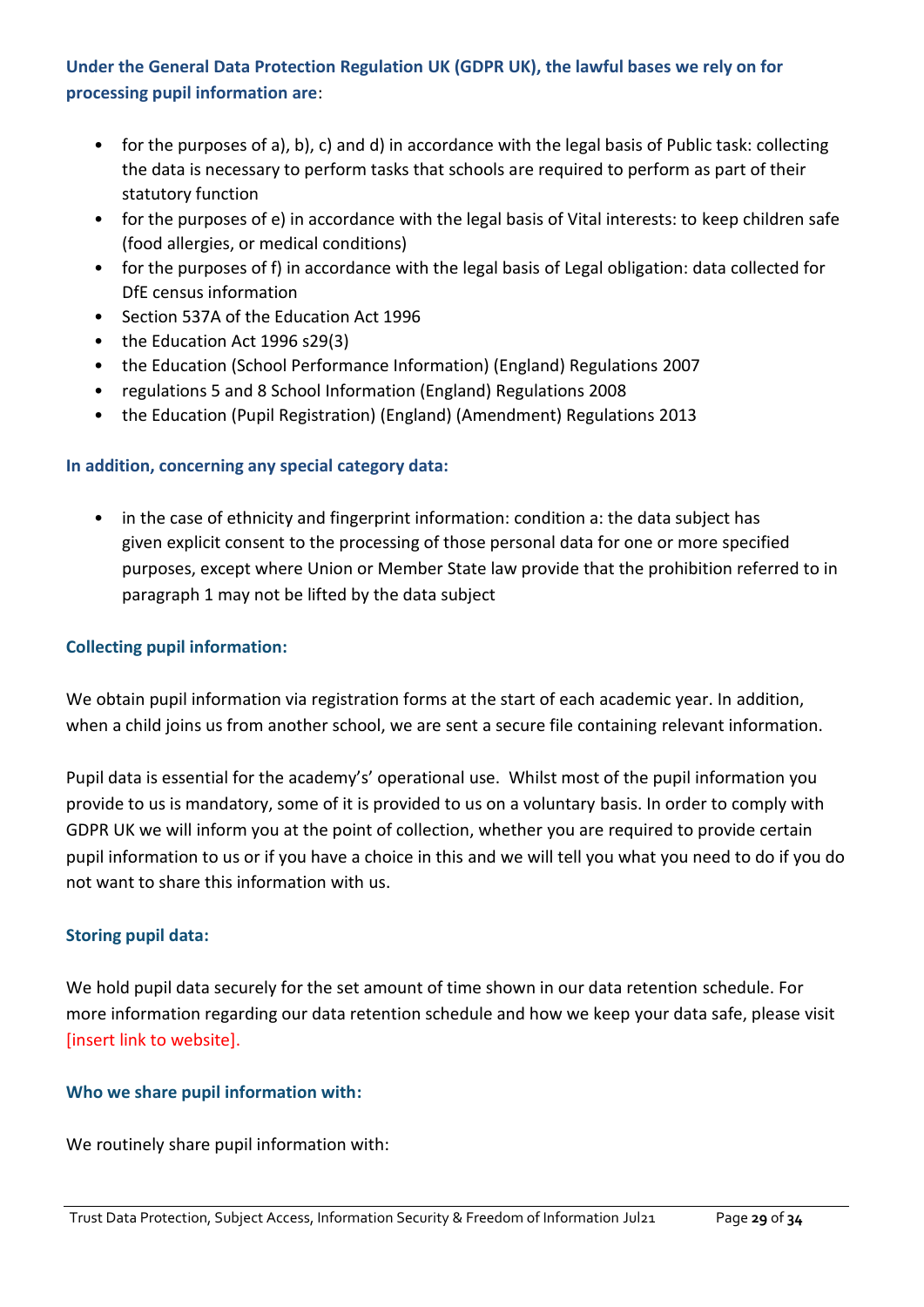- the school that the pupil attends after leaving us
- our local authority
- youth support services (pupils aged 13+)
- the Department for Education (DfE)
- Local Authorities

# **Why we routinely share pupil information:**

We do not share information about our pupils with anyone without consent unless the law and our policies allow us to do so**.**

# **Youth support services:**

# **Pupils aged 13+**

Once our pupils reach the age of 13, we also pass pupil information to our local authority and / or provider of youth support services as they have responsibilities in relation to the education or training of 13-19 year olds under section 507B of the Education Act 1996.

This enables them to provide services as follows:

- youth support services
- careers advisers

A parent or guardian can object to any information in addition to their child's name, address and date of birth being passed to their local authority or provider of youth support services by informing us. This right is transferred to the child / pupil once they reach the age of 16.

# **Pupils aged 16+**

We will also share certain information about pupils aged 16+ with our local authority and / or provider of youth support services as they have responsibilities in relation to the education or training of 13-19 year olds under section 507B of the Education Act 1996.

This enables them to provide services as follows:

- post-16 education and training providers
- youth support services
- careers advisers

A child / pupil once they reach the age of 16 can object to only their name, address and date of birth is passed to their local authority or provider of youth support services by informing us.

Data is securely transferred to the youth support service via a secure file transferring system and is stored within local authority software.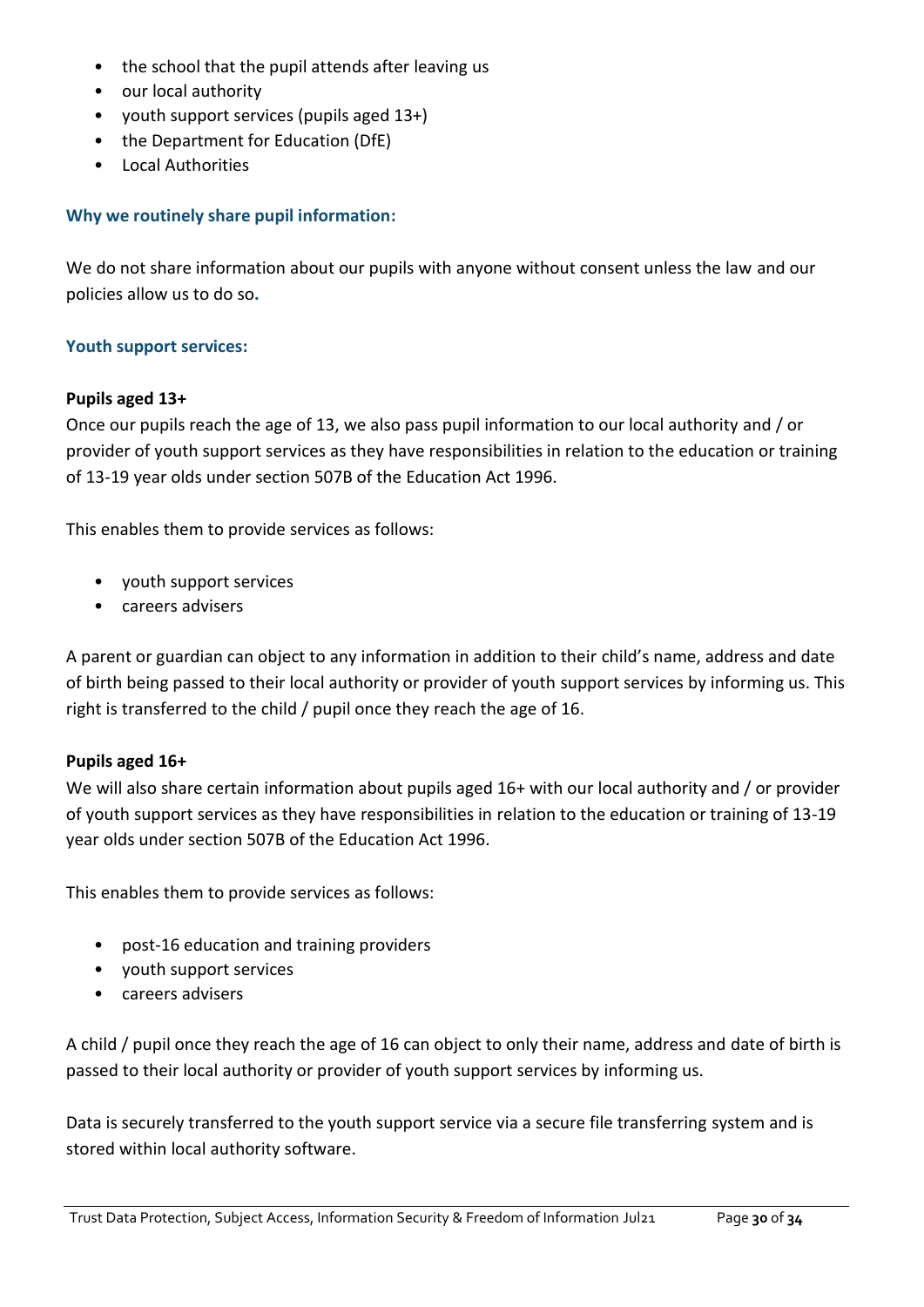For more information about services for young people, please visit our local authority website: [insert link to relevant local authority website]. **Department for Education:**

We are required to share information about our pupils with the Department for Education (DfE) either directly or via our local authority for the purpose of data collections, under:

- Section 537A of the Education Act 1996
- the Education Act 1996 s29(3)
- the Education (School Performance Information) (England) Regulations 2007
- regulations 5 and 8 School Information (England) Regulations 2008
- the Education (Pupil Registration) (England) (Amendment) Regulations 2013

All data is transferred securely and held by the DfE under a combination of software and hardware controls, which meet the current government security policy framework.

For more information, please see 'How Government uses your data' section.

# **Local Authorities:**

We may be required to share information about our pupils with the local authority to ensure that they can conduct their statutory duties under

• the Schools Admission Code, including conducting Fair Access Panels

# **Requesting access to your personal data:**

Under GDPR UK, parents and pupils have the right to request access to information about them that we hold. To make a request for your personal information, or be given access to your child's educational record, contact the academy office *[insert contact details here]* or the Trust Data Protection Officer, Sharon Money, by email at [sharon.money@donesc.org](mailto:sharon.money@donesc.org) or on 01603 550150.

# **Depending on the lawful basis above, you may also have the right to:**

- object to processing of personal data that is likely to cause, or is causing, damage or distress
- prevent processing for the purpose of direct marketing
- object to decisions being taken by automated means
- in certain circumstances, have inaccurate personal data rectified, blocked, erased or destroyed; and
- a right to seek redress, either through the ICO, or through the courts

If you have a concern about the way we are collecting or using your personal data, you should raise your concern with us in the first instance by contacting the Trust Data Protection Officer or directly to the Information Commissioner's Office at [https://ico.org.uk/concerns/.](https://ico.org.uk/concerns/)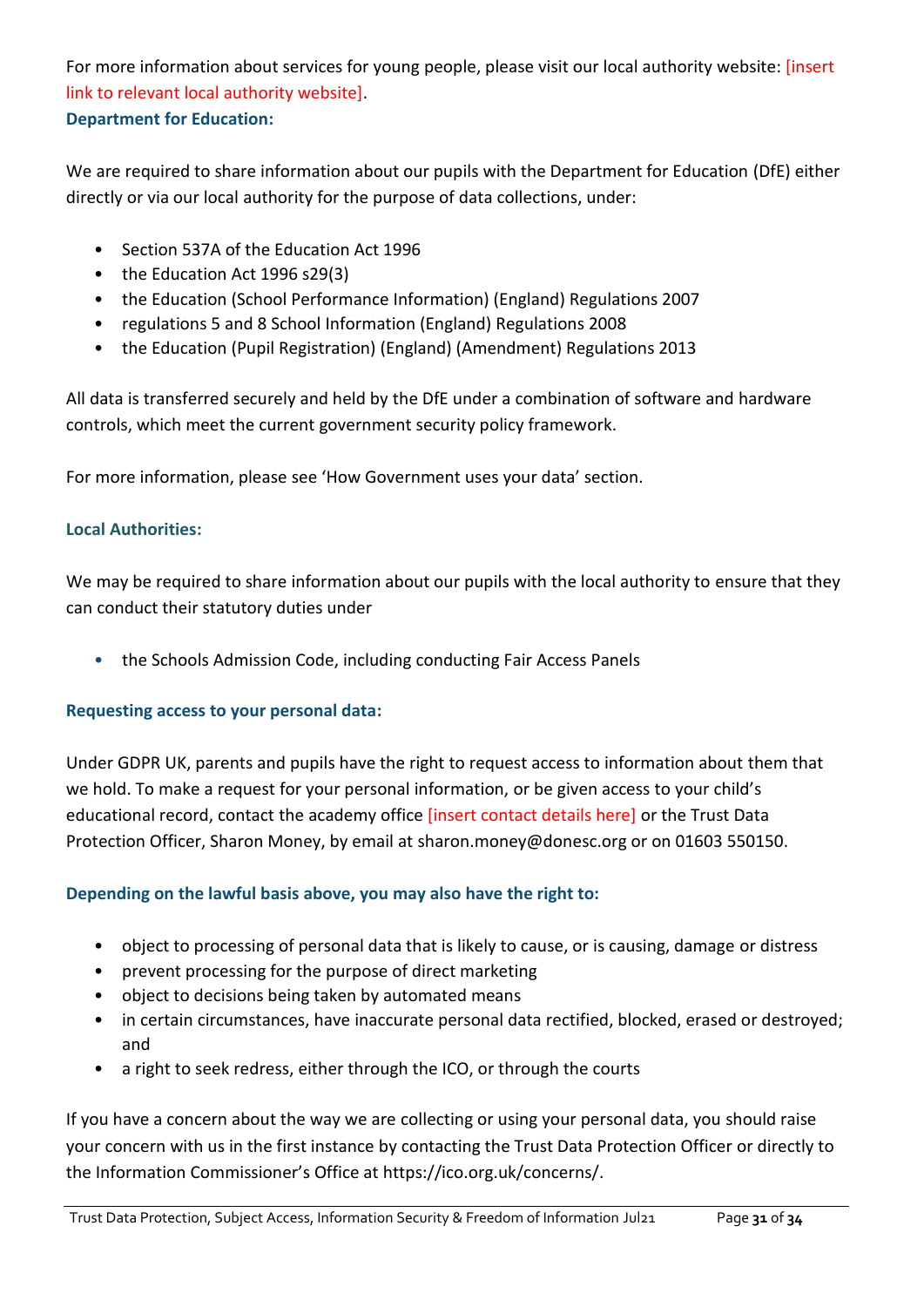# **Withdrawal of consent and the right to lodge a complaint:**

Where we are processing your personal data with your consent, you have the right to withdraw that consent. If you change your mind, or you are unhappy with our use of your personal data, please let us know by contacting the academy office [insert contact details here] or the Trust Data Protection Officer, Sharon Money, by email at [sharon.money@donesc.org](mailto:sharon.money@donesc.org) or on 01603 550150. **Last updated:**

We may need to update this privacy notice periodically, so we recommend that you revisit this information from time to time. This version was last updated on 17 March 2021.

# **Contact:**

If you would like to discuss anything in this privacy notice, please contact:

- The Trust Data Protection Officer, Sharon Money, by email at [sharon.money@donesc.org](mailto:sharon.money@donesc.org) or on 01603 550150
- Our local authority at [insert link to relevant local authority website]

# **How Government uses your data:**

The pupil data that we lawfully share with the DfE through data collections:

- underpins school funding, which is calculated based upon the numbers of children and their characteristics in each school
- informs 'short term' education policy monitoring (for example, school GCSE results or Pupil Progress measures)
- supports 'longer term' research and monitoring of educational policy (for example, how certain subject choices go on to affect education or earnings beyond school)

# **Data collection requirements:**

To find out more about the data collection requirements placed on us by the Department for Education (for example, via the school census) go to: <https://www.gov.uk/education/data-collection-and-censuses-for-schools>

# **The National Pupil Database (NPD):**

Much of the data about pupils in England goes on to be held in the National Pupil Database (NPD). The NPD is owned and managed by the Department for Education and contains information about pupils in schools in England. It provides invaluable evidence on educational performance to inform independent research, as well as studies commissioned by the Department.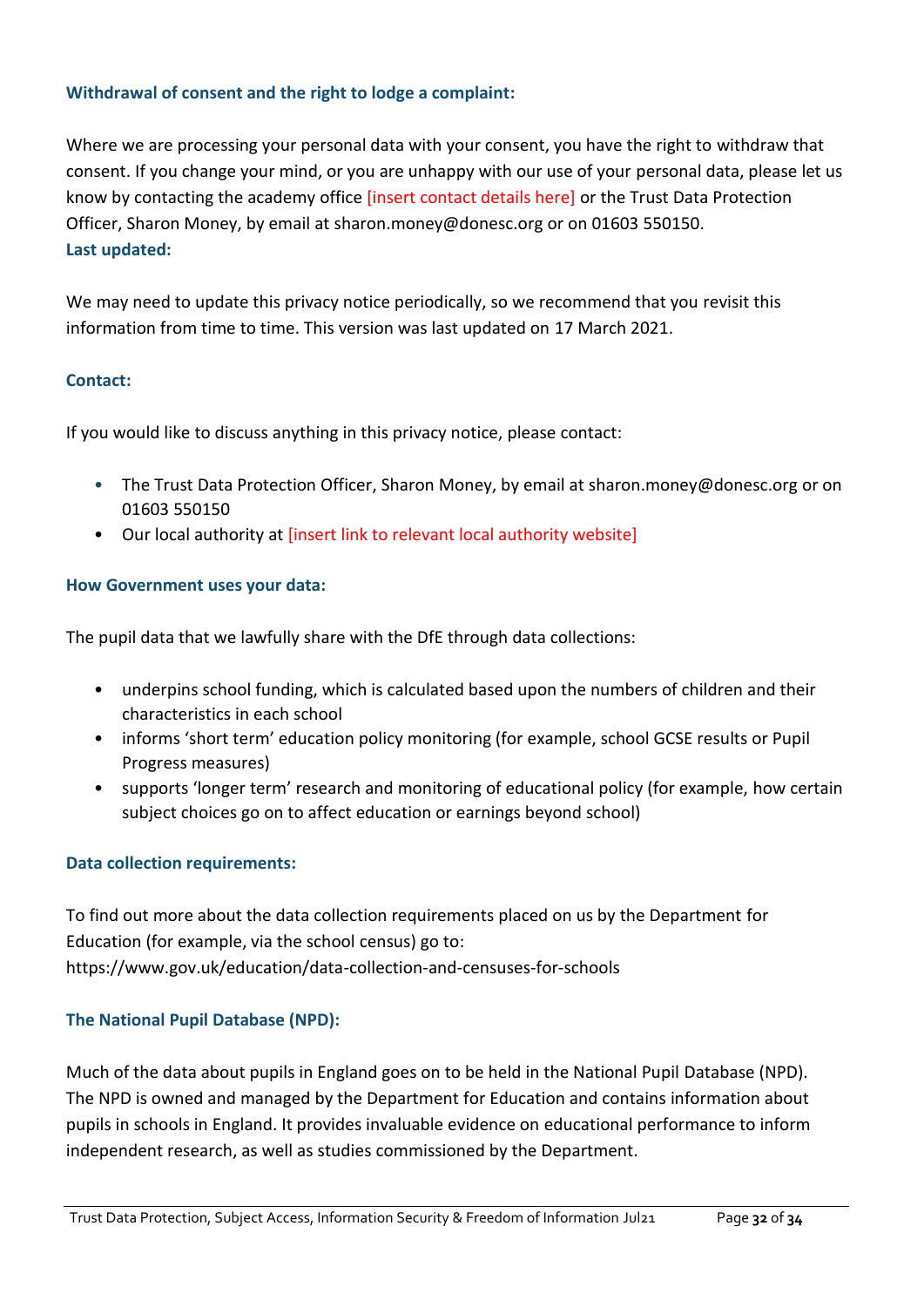It is held in electronic format for statistical purposes. This information is securely collected from a range of sources including schools, local authorities and awarding bodies.

To find out more about the NPD, go to:

[https://www.gov.uk/government/publications/national-pupil-database-user-guide-and-supporting](https://www.gov.uk/government/publications/national-pupil-database-user-guide-and-supporting-information)[information](https://www.gov.uk/government/publications/national-pupil-database-user-guide-and-supporting-information)

# **Sharing:**

The law allows the DfE to share pupils' personal data with certain third parties, including:

- schools
- local authorities
- researchers
- organisations connected with promoting the education or wellbeing of children in England
- other government departments and agencies
- organisations fighting or identifying crime

For more information about the DfE's NPD data sharing process, please visit: <https://www.gov.uk/data-protection-how-we-collect-and-share-research-data>

Organisations fighting or identifying crime may use their legal powers to contact the DfE to request access to individual level information relevant to detecting that crime. Whilst numbers fluctuate slightly over time, the DfE typically supplies data on around 600 pupils per year to the Home Office and roughly 1 per year to the Police.

For information about which organisations the DfE has provided pupil information, (and for which project) or to access a monthly breakdown of data share volumes with Home Office and the Police please visit the following website:

<https://www.gov.uk/government/publications/dfe-external-data-shares>

# **How to find out what personal information DfE hold about you:**

Under the terms of the Data Protection Act 2018, you are entitled to ask the DfE:

- if they are processing your personal data
- for a description of the data they hold about you
- the reasons they are holding it and any recipient it may be disclosed to
- for a copy of your personal data and any details of its source

If you want to see the personal data held about you by the DfE, you should make a 'subject access request'. Further information on how to do this can be found within the DfE's personal information charter that is published here: [https://www.gov.uk/guidance/hmrc-subject-access-request.](https://www.gov.uk/guidance/hmrc-subject-access-request)

To contact the DfE: [https://www.gov.uk/contact-dfe.](https://www.gov.uk/contact-dfe)